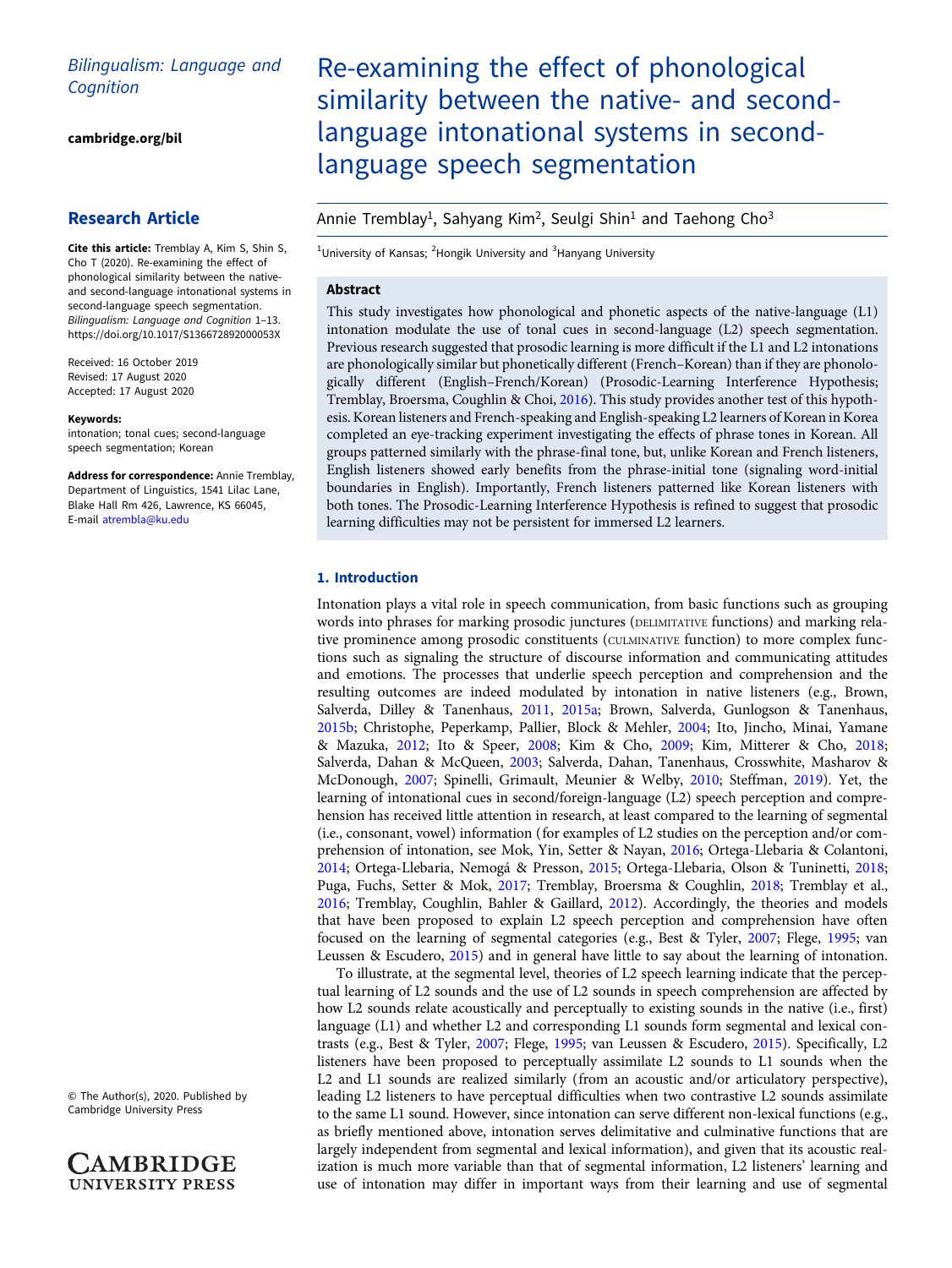information. It is thus unclear whether the mechanisms proposed to influence the perceptual learning of segmental categories similarly explain the perceptual learning of intonation in L2 listeners.

Another important difference between segmental and intonational information relates to how "phonological" differences among languages are operationalized. At the segmental level, the term "phonological" refers to segmental changes that create lexical contrasts among words composed of contrastive sounds in a given language. At the intonational level, on the other hand, the term "phonological" usually refers to how different tones (e.g., high and low) are combined to generate a particular tune in a given language (e.g., Pierrehumbert, [1980](#page-11-0)). Crucially, like segmental information, the intonational systems of languages also differ at the phonetic level (e.g., how phonologically similar tonal make-ups may differ in terms of their precise timing in a prosodic domain; cf. Ladd, [2012](#page-11-0)). In light of the differences between segmental and intonational information, several issues have yet to be resolved – for instance, how phonological and phonetic aspects of the L1 and L2 intonations modulate the learning of intonational cues in L2 speech perception and comprehension.

With the goal of shedding some light on these questions, the present study investigates how phonological and phonetic aspects of the L1 intonation modulate the use of tonal cues in L2 speech segmentation. Tremblay et al. [\(2016\)](#page-11-0) have proposed that if the L1 and L2 intonations are phonologically similar yet phonetically different, listeners may perceive the L2 intonation as identical to the L1 intonation and not learn the fine-grained differences between them, a learnability problem they referred to as the PROSODIC-LEARNING INTERFERENCE HYPOTHESIS (Tremblay et al., [2016\)](#page-11-0). The authors suggest that listeners may perceptually assimilate L2 tonal categories to L1 tonal categories, as has been proposed for the learning of segmental information (e.g., Best & Tyler, [2007](#page-11-0); Flege, [1995](#page-11-0); van Leussen & Escudero, [2015](#page-12-0)), and that L2 tonal categories should be sufficiently distant from L1 tonal categories for L2 listeners to be able to learn these new categories. Tremblay et al. [\(2016\)](#page-11-0)'s proposal thus entails that the mechanisms underlying the learning of segmental and intonational information do not differ in significant ways.

The present study elaborates on these possibilities by examining whether the learning of intonational cues to word boundaries in L2 speech segmentation is indeed more difficult if the L1 and L2 have phonologically similar but phonetically different intonations than if they have phonologically different intonations. More precisely, this study re-examines Tremblay et al. [\(2016](#page-11-0))'s Prosodic-Learning Interference Hypothesis by investigating the use of tonal information in the segmentation of Seoul Korean (thereafter, Korean) in three listening groups: native Korean listeners, French-speaking L2 learners of Korean, and English-speaking L2 learners of Korean. Korean and French (discussed below) have phonologically similar intonational patterns but their exact phonetic realization differs between the two languages. Investigating the use of tonal cues to word boundaries in French-speaking L2 learners of Korean will illuminate the degree to which intonational cues for detecting word boundaries can be learned when the intonations of the L1 and L2 are phonologically similar but phonetically different. Furthermore, since the intonation of English (discussed below) differs phonologically from that of Korean, comparing the performance of English-speaking L2 learners of Korean with that of proficiencymatched French-speaking L2 learners of Korean will elucidate the extent to which phonological (dis)similarity influences the

learning of intonational cues to word boundaries in L2 speech segmentation, thus providing an ideal test of Tremblay et al. ([2016\)](#page-11-0)'s hypothesis.

The intonation of Korean has been analyzed as having an Accentual Phrase (AP) with the default tonal pattern of L(HL)H when the AP-initial segment is lenis (Jun, [1998,](#page-11-0) [2000](#page-11-0)). In Korean, the AP-final H is LOOSELY anchored to the AP-final syllable and the (subsequent) AP-initial L is CLOSELY anchored to the (following) AP-initial syllable; this means that the peak of the F0 rise in the AP-final syllable can vary, but it is sufficiently EARLY to allow the F0 to be low and reach its target L tone early on in the (subsequent) AP-initial syllable (Jun, [2000,](#page-11-0) example (9)). French is similar to Korean in that it also has an AP with the default tonal pattern of L(HL)H (Jun & Fougeron, [2000](#page-11-0), [2002](#page-11-0)). In French, however, the AP-final H tone is CLOSELY anchored to the AP-final syllable and the (subsequent) AP-initial L tone is LOOSELY anchored to the (following) AP-initial syllable; consequently, the last (non-reduced) syllable of AP-final words has an F0 rise that peaks towards the end of the AP, and the F0 lowers in the (subsequent) AP-initial syllable and reaches its target L tone somewhat later (e.g., Jun & Fougeron, [2002](#page-11-0), Figure 8a; Welby, [2006](#page-12-0)). Hence, Korean and French are phonologically similar but differ in the phonetic realization of the tonal categories that signal the beginning and end of phrases (and thus words). Tremblay et al. [\(2016\)](#page-11-0)'s Prosodic-Learning Interference Hypothesis therefore predicts that French-speaking L2 learners of Korean and Korean-speaking L2 learners of French should have difficulty learning the fine-grained phonetic differences between, respectively, the Korean and the French intonations.

In contrast to both Korean and French, the intonational realization of words in English is not dependent on the position of the word in the phrase, but rather on the distribution and types of pitch accents and on the types of boundary tones (i.e., tones that occur at the end of a large phrase) in relation to discourse information (e.g., Beckman & Pierrehumbert, [1986](#page-11-0); Ladd, [2012;](#page-11-0) Pierrehumbert, [1980](#page-11-0); Pierrehumbert & Hirschberg, [1990](#page-11-0)). Moreover, unlike Korean and French, English has lexical stress, with words being statistically more likely to be stressed on the first syllable than elsewhere in the word (e.g., Clopper, [2002;](#page-11-0) Cutler & Carter, [1987](#page-11-0)). When English words receive a neutral (i.e., H) pitch accent, the F0 rise associated with the pitch accent occurs on the stressed (often word-initial) syllable (Beckman & Elam, [1997](#page-10-0)). English is thus phonologically (and phonetically) different from both Korean and French. Tremblay et al. ([2016](#page-11-0))'s Prosodic-Learning Interference Hypothesis therefore predicts that English-speaking L2 learners of Korean and English-speaking L2 learners of French should be successful in learning the phonological (and phonetic) differences between the English and, respectively, the Korean and the French intonations.

In a visual-world eye-tracking study, Tremblay et al. [\(2016](#page-11-0)) investigated the use of fundamental frequency (F0) rise as a cue to the end of phrase-final French words by native French listeners, Korean-speaking L2 learners of French, and English-speaking L2 learners of French. The two groups of L2 learners of French did not differ in their proficiency in or experience with French. Participants heard stimuli where the monosyllabic target word and the first syllable of the following adjective (e.g., chat lépreux 'leprous cat') were temporarily ambiguous with a disyllabic competitor word (e.g., chalet 'cabin'). The monosyllabic target word was manipulated so that it would contain or not contain an H tone, realized as an F0 rise that peaked at the offset of the monosyllabic word. Native French listeners showed a greater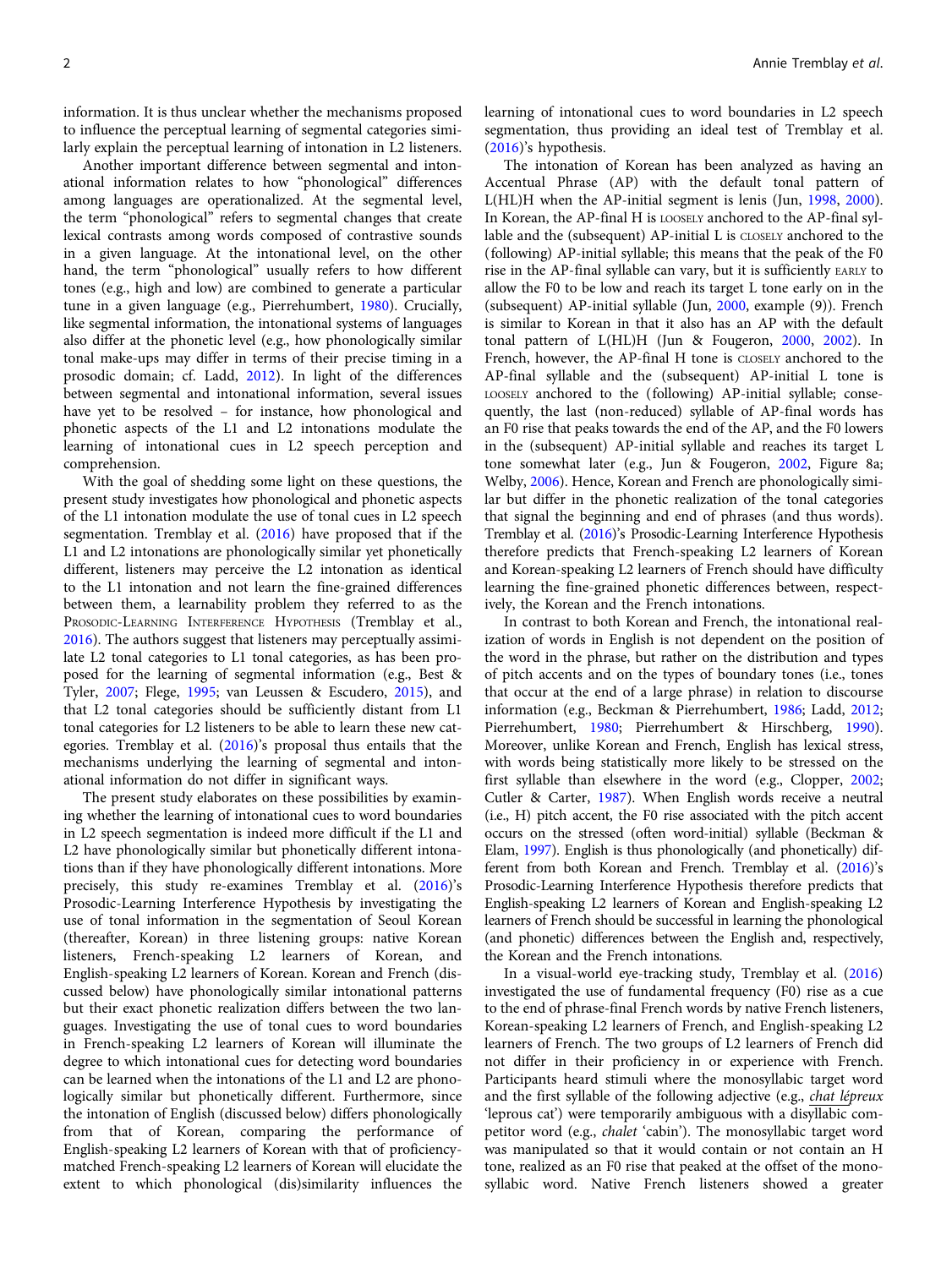target-over-competitor fixation advantage when the F0 signaled the end of words in phrase-final position than when it did not, with this effect emerging early on in the word recognition process. English-speaking L2 learners of French also showed this effect but later in the word recognition process, indicating that they needed time to integrate this cue. By contrast, Korean-speaking L2 learners of French did not show a facilitative effect of the F0 rise cue, indicating that they were unable to use the phrase-final F0 rise to locate word boundaries in French (e.g., Kim & Cho, [2009;](#page-11-0) Tremblay, Cho, Kim & Shin, [2019](#page-11-0), discussed below). It was on the basis of these results that Tremblay et al. [\(2016](#page-11-0)) proposed the Prosodic-Learning Interference Hypothesis. The authors suggested that Korean listeners could not use the F0 rise to locate the end of phrase-final words in French because the F0 of the AP-final H tone peaked too late in the AP-final syllable and did not reach its subsequent L target sufficiently early in the following AP. Importantly, Tremblay et al. ([2016\)](#page-11-0) proposed that the similarity between the French and Korean intonations posed a learnability problem for Korean-speaking L2 learners of French, who did not show evidence of having learned the finegrained differences between the two systems.

The present study provides a further test of Tremblay et al. ([2016](#page-11-0))'s Prosodic-Learning Interference Hypothesis by investigating Korean, French, and English listeners' use of F0 cues to word boundaries in the segmentation of Korean speech. The prosodic structure of Korean proposed by Jun ([1998](#page-11-0), [2000\)](#page-11-0) is such that the AP-final H tone should provide an intonational cue to the end of words in phrase-final position, and the AP-initial L tone should provide an intonational cue to the beginning of words in phrase-initial position. Native Korean listeners have indeed been found to use these two intonational cues to segment Korean speech into words. Using word-spotting experiments, Kim and Cho ([2009](#page-11-0)) showed that Korean listeners' speech segmentation was enhanced by the AP-final H tone in the presence of a subsequent AP-initial L tone and by the AP-initial L tone in the presence of a preceding AP-final H tone, suggesting that the contrast between the H and L tones helped Korean listeners break the speech signal down into individual words. Similarly, using an artificial-language learning paradigm, Kim, Broersma, and Cho ([2012\)](#page-11-0) showed that Korean listeners' learning of statistical dependencies among syllables in a continuous artificial speech stream was enhanced by the presence of both an H tone on the word-final syllable and an L tone on the word-initial syllable (compared to when tonal information did not signal word boundaries). Finally, also in an artificial-language learning paradigm, Tremblay et al. [\(2019](#page-11-0)) found that Korean listeners' learning of statistical dependencies among syllables benefited from the presence of a word-final H tone if the scaling of word-initial L tone was sufficiently low. These results suggest that Korean listeners may pay closer attention to the phonetic realization of the AP-initial L tone than to that of the AP-final H tone, possibly explaining Korean listeners' inability to use a late-peaking F0 rise to locate the end of phrase-final words in French (in Tremblay et al., [2016](#page-11-0), this rise was not followed by an AP-initial L tone closely aligned with the beginning of the AP).

The findings reported for Korean listeners' use of intonational cues to word boundaries differ from those reported for native French listeners. While French listeners' speech segmentation has been found to benefit from an AP-final H tone (e.g., Christophe et al., [2004;](#page-11-0) Michelas & D'Imperio, [2010;](#page-11-0) Tremblay et al., [2016;](#page-11-0) Tremblay et al., [2012\)](#page-11-0), it does not appear to be contingent on the presence of a subsequent AP-initial L tone closely aligned with the beginning of the AP boundary. In fact, Spinelli et al. ([2010\)](#page-11-0) and Welby [\(2007\)](#page-12-0) have shown that French listeners are more likely to perceive a word-initial boundary as the F0 at the onset of a segmentally ambiguous string INCREASES (e.g., they are more likely to perceive /lafiʃ/ as l'affiche 'the poster' and less likely to perceive it as la fiche 'the index card' as the F0 on /la/ increases; Spinelli et al., [2010](#page-11-0)). The lack of relationship between the AP-initial L tone and the beginning of phrase-initial words in French may be explained in two ways: (i) the AP-initial L tone is not closely aligned with the AP-initial syllable in French due to the late alignment of the AP-final H tone (unlike Korean); and (ii) APs are more likely to begin with a determiner in French than in Korean, thus making the AP-initial L tone less useful for locating the beginning of phrase-initial words in French.

Given these similarities and differences between Korean and French, we might expect French-speaking L2 learners of Korean to be more successful in their use of the AP-final H tone as a cue to the end of phrase-final words than in their use of the AP-initial L tone as a cue to the beginning of phrase-initial words in Korean. Importantly, Tremblay et al. ([2016\)](#page-11-0)'s Prosodic-Learning Interference Hypothesis predicts that the phonological similarities between the Korean and French intonations should prevent French listeners from learning the finegrained phonetic differences between French and Korean. While this is true for both the AP-final H tone and the AP-initial L tone, French listeners' predicted that the non-target-like phonetic representation of the AP-final H tone is not expected to impair their segmentation of Korean, as this H tone would still occur in the final syllable of Korean APs and thus would still signal the end of phrase-final words in Korean (like French). By contrast, French listeners' predicted non-target-like phonetic representation of the AP-initial L tone would prevent them from learning that the AP-initial L tone can signal the beginning of phrase-initial words in Korean (unlike French), thus impairing their ability to use the AP-initial L tone to locate the beginning of phrase-initial words in Korean.

As briefly mentioned above, tonal cues have also been found to enhance native English listeners' speech segmentation when an F0 rise corresponding to an H tone is heard in word-initial position (e.g., Tyler & Cutler, [2009](#page-12-0)). This finding was attributed to the statistical tendency for words to be stressed on the initial syllable in English (e.g., Clopper, [2002](#page-11-0); Cutler & Carter, [1987](#page-11-0)), with the H tone being aligned with the stressed syllable (e.g., Beckman & Elam, [1997](#page-10-0)). Thus, for English listeners, learning to segment Korean speech into words involves learning a markedly different intonation and associating the AP-final H tone and the AP-initial L tone to, respectively, the end and beginning of phrase-final and phrase-initial words. Although both tones need to be learned, one might expect that it will be more difficult for English listeners to use the AP-initial L tone to locate the beginning of phrase-initial words in Korean given that word-initial boundaries are often signaled by an H tone in English. Crucially, the striking phonological differences between the Korean and the English intonations should enable English-speaking L2 learners of Korean to learn the differences between the two systems and use BOTH the AP-final H tone and the AP-initial L tone in the segmentation of Korean speech.

In order to test these predictions, we conducted a visual-world eye-tracking experiment that orthogonally manipulated the AP-final and AP-initial tones in Korean.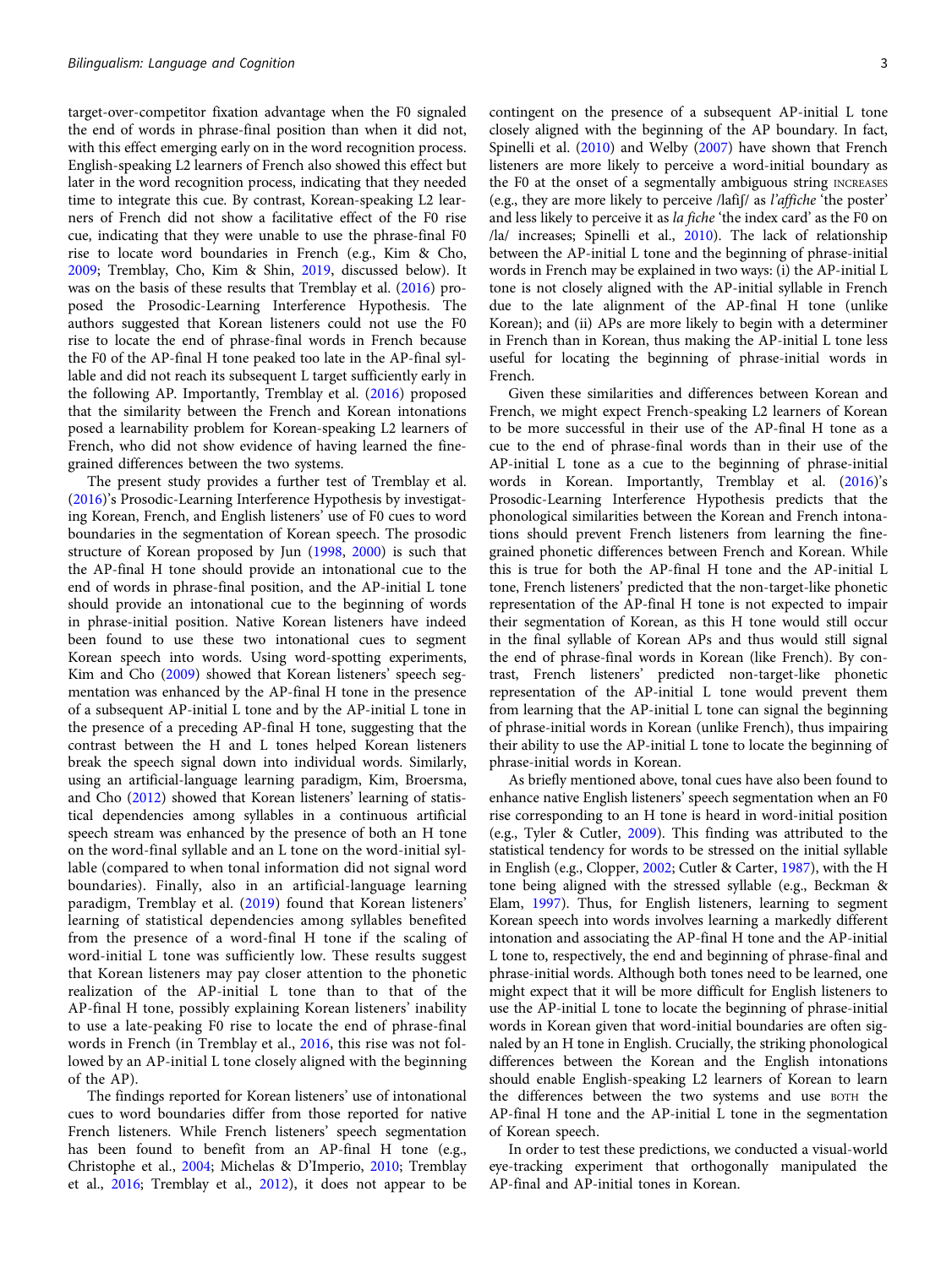#### 2. Method

#### 2.1. Participants

A total of 34 adult native Korean listeners (mean age: 25.5, standard deviation (SD): 2.5, 11 women), 24 French-speaking L2 learners of Korean (mean age: 26.6, SD: 4.2, 18 women), and 19 English-speaking L2 learners of Korean (mean age: 29.1, SD: 6.4, 9 women) participated in this study.<sup>[1](#page-10-0)</sup> All participants were tested at a university in Seoul, South Korea, and none reported having speech impairments.

All Korean listeners identified Seoul Korean as their native dialect; all had parents who spoke Korean as their L1, and all spent their childhood and adolescence in Korea. All French listeners had parents who spoke French as their L1, and all lived in a French-speaking country during their childhood and adolescence (20 spent their childhood and adolescence in France and 2 in Belgium; 2 spent some of their childhood in Côte d'Ivoire and their adolescence in France). All English listeners had parents who spoke English as their L1, and all lived in an English-speaking country during their childhood and adolescence (13 spent their childhood and adolescence in the US, 2 in Canada, 1 in the UK, 1 in Ireland, 1 in Australia, and 1 in Australia and Singapore).

The L2 learners completed a mock reading test of the Test of Proficiency in Korean II (60<sup>th</sup> TOPIK II - Reading - Mock Test; <https://www.topikguide.com/topik-ii-reading-mock-test-1/>).

TOPIK II targets Levels 3–6 (intermediate to advanced) in Korean. The mock test is out of 50, and the passing score for Level 3 (lower intermediate) is  $20<sup>2</sup>$  $20<sup>2</sup>$  The L2 learners' proficiency scores are presented in [Table 1,](#page-4-0) together with their age of first listening exposure to Korean, number of years of Korean instruction, and months spent in Korea. As can be seen from the proficiency scores in [Table 1](#page-4-0), English listeners reached the passing score for Level 3 (lower intermediate), but French listeners did not quite do so. However, an independent-samples t-test assuming unequal variances revealed that the two L2 groups did not differ significantly from each other in their proficiency in Korean  $(t[32])$  $= -1.45$ ,  $p = .079$ ). An independent-samples *t*-test assuming unequal variances also found the two L2 groups not to differ from each other in their number of years of Korean instruction  $(t[32] = -1.43, p = .081)$ . An independent-samples *t*-test assuming equal variances further showed that the two L2 groups did not differ from each other in their age of first listening exposure to Korean  $(t<|1|)$ . However, an independent-samples t-test assuming unequal variances revealed that the two L2 groups differed from each other in the number of months they have spent in Korea  $(t[21] = -2.7, p < .007)$ , with English listeners having spent more time in Korea compared to French listeners. Thus, other than for the amount of time they had spent in Korea, the two L2 groups were comparable in their proficiency in and experience with Korean. Although the observed numerical trends (proficiency in Korean, years of Korean instruction) and significant difference (months spent in Korea) would be problematic given the predictions formulated in the preceding section, they are not given the results that were ultimately found (for details, see the Results and Discussion sections).<sup>[3](#page-10-0)</sup>

#### 2.2. Materials

Experimental sentences were created that contained a temporary lexical ambiguity between a disyllabic target word in postboundary AP-initial position and a disyllabic competitor word

spanning the AP boundary. The experimental sentences had the structure  $[Adverb]_{AP}$  [Subject + case-marker] $_{AP}$  [Object + case-marker] $_{AP}$  [Verb] $_{AP}$ . In these sentences, the subject always ended with the case marker  $-ka$ ,  $-i$ , or  $-to$ . The target word was the following disyllabic object (e.g., masul 'magic'), and the competitor word was a disyllabic word that began with the same syllable as the case marker and ended with the first syllable of the target word (e.g., kama 'palanquin'). The segmental competitor was thus heard before the target word was heard. All sentential contexts preceding the target word were semantically compatible with both the target and competitor words (e.g., paŋkim sesinpu-ka masul-il... 'just-now the-new-bride-subj magic-obj ...' vs. paŋkim sesinpu-ka kama... 'just now the newbride's palanquin…'). The experiment contained 36 experimental sentences, with the above three case markers each appearing in 12 sentences.

The 36 experimental sentences were interspersed with 108 filler sentences, 8 of which were used in the practice session. Of these filler sentences, 36 had the same sentence structure and the target word in the same position as the experimental sentences, but the subject did not contain a case marker, and the target word instead began with the syllables  $ka-$ ,  $i-$ , or  $to-$ , each in 12 sentences. In these filler sentences, the competitor word began with the second syllable of the target word (e.g., target: katfi 'eggplant'; competitor: *tfitfin* 'earthquake'). The remaining filler sentences had a similar sentence structure but the location of the adverb varied across sentences. Of these sentences, 40 had the target word in subject position and 32 sentences had the target word in the adverb position. For these sentences, the competitor word overlapped with the target word in its first syllable (e.g., target: namu 'tree'; competitor: napi 'butterfly').

The visual display contained orthographic representations of the target and competitor words and of two distracter words (for a validation of the use of orthography in visual-world eyetracking experiments, see McQueen & Viebahn, [2007\)](#page-11-0). The distracters were phonologically and semantically unrelated to the target and competitor, and showed the same type of segmental overlap with each other as did the target and competitor (e.g., for the experimental items, the first syllable of one distractor was the second syllable of the other distracter). All the auditory sentences and visual words used in the experiment can be found in Appendix A of the Supplementary Materials (Supplementary Materials).

Three repetitions of the sentences were recorded by a female native speaker of Korean. The experimental sentences were then resynthesized in order to create four tonal boundary conditions: H#L, H#H, L#L, and L#H, where # is the AP boundary. In the natural productions, the subject ended with the AP-final H tone and the object began with the AP-initial L tone. For each sentence, the stimulus in the H#L condition was created by mimicking the H#L tones from a different recording of the same sentence; the stimulus in the H#H condition was created by extending the AP-final H tone of the resynthesized H#L stimulus to the following AP-initial syllable, with a slight decline over the AP-initial H tone so that the rest of the contour would sound natural; the stimulus in the L#L condition was created by extending the AP-initial L tone of the resynthesized H#L stimulus to the previous AP-final syllable; and the stimulus in the L#H condition was created by reversing the AP-final H tone and the AP-initial L tone of the resynthesized H#L stimulus, with a slight decline over the AP-initial H tone so that the rest of the contour would sound natural. The filler sentences were similarly resynthesized so that the experimental sentences would not stand out. The resynthesis was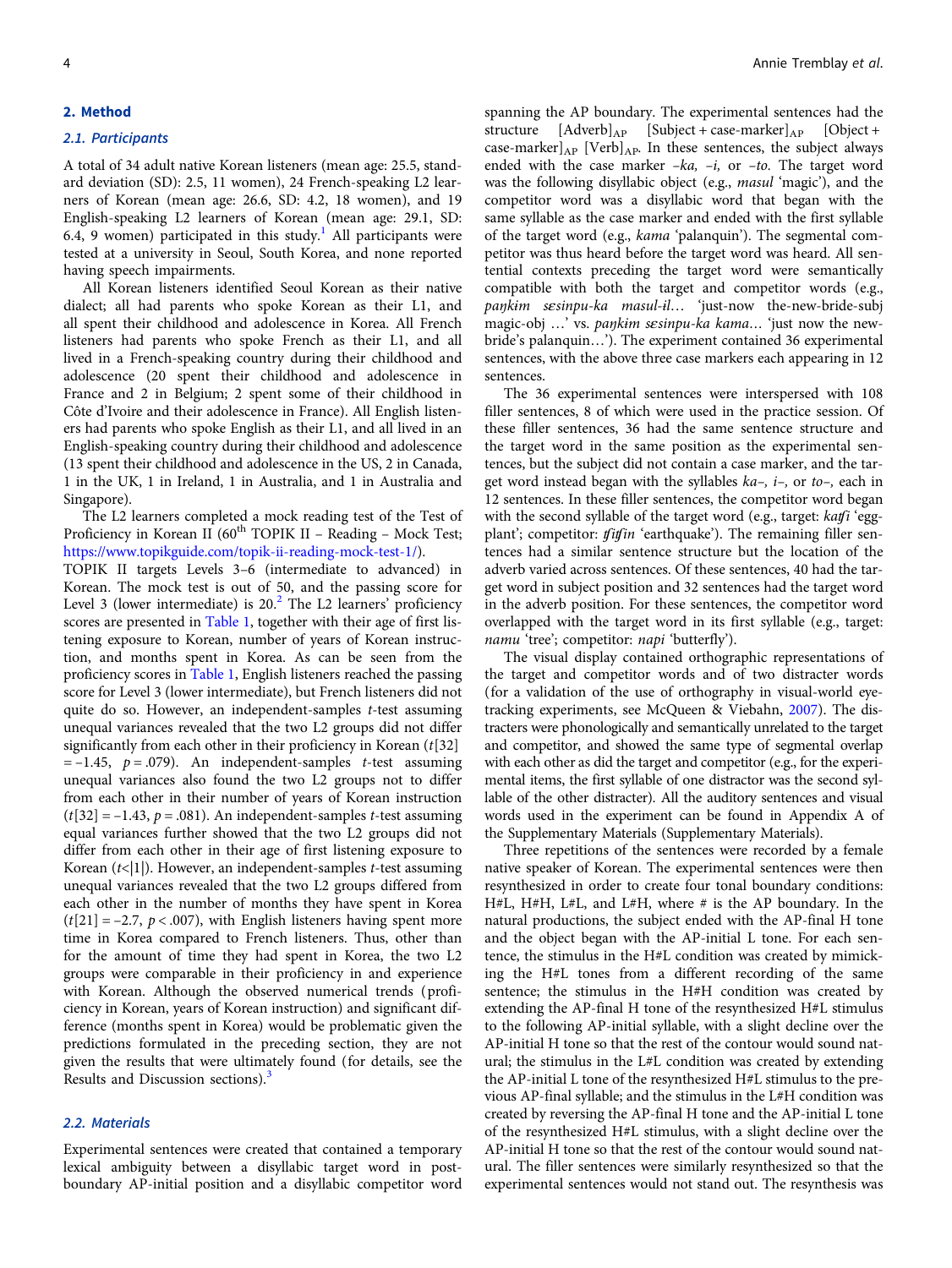<span id="page-4-0"></span>Table 1. L2 Learners' Proficiency and Language Background Information

|                      | Proficiency Score<br>(750) | Age of First Exposure to Korean<br>(Years) | Duration of<br>Korean<br>Instruction<br>(Years) | Time in a Korean-speaking Environment<br>(Months) |
|----------------------|----------------------------|--------------------------------------------|-------------------------------------------------|---------------------------------------------------|
| French<br>listeners  | 19.0(8.6)                  | 19.5(4.9)                                  | 2.5(2.2)                                        | 22.5(19.7)                                        |
| English<br>listeners | 23.9(11.7)                 | 20.4(4.3)                                  | 3.7(3.1)                                        | 60.4(56.8)                                        |

Note. Mean (SD)



Fig. 1. Subject-object phrases from an example sentence in all four tonal boundary conditions

done manually using the PSOLA function in Praat (Boersma & Weenink, [2017\)](#page-11-0). Figure 1 shows the four pitch contours created for an example experimental sentence.

The experimental items were distributed in four lists, with participants hearing each sentence in only one tonal condition. The four tonal conditions were counterbalanced across lists and interspersed with the 108 filler sentences.

## 2.3. Procedures

Experiment Builder software (SR Research) was used to create and administer the eye-tracking experiment, and Eyelink software (SR Research) was used to monitor participants' eye movements. Eye movements were recorded at a sampling rate of 250 Hz using the head-mounted EyeLink II eye-tracker. The stimuli were heard with an ASIO-compatible sound card, ensuring accurate audio timing in relation to the recording of eye movements.

In each trial, participants saw four orthographic words in a (non-displayed) 2 x 2 grid for 3,000 milliseconds before a fixation cross appeared in the middle of the screen for 500 milliseconds; as the fixation cross disappeared, the four words reappeared on the screen in their original position and the auditory stimulus was

heard (synchronously) over headphones. Participants were instructed to click on the target word with the mouse as soon as they heard the target in the stimulus. Their eye movements were recorded from the onset of the case marker (e.g., –ka ma…). The trial ended with the participants' response, followed by an interval of 1,000 milliseconds.

The eye-tracking experiment began with the practice session (8 trials) followed by the main experiment (136 trials). The 36 experimental trials and 100 filler trials from the main experiment were presented in four blocks (34 trials per block), with each block containing 9 experimental trials. The order of the experimental and filler trials within a block and the order of blocks were randomized across participants. The participants were offered to take a break after the second block. The experiment lasted approximately 20 minutes.

After completing the experiment, the L2 learners filled out a word familiarity questionnaire that contained the target and competitor words used in the experiment. They rated each word on a scale from 0 ("I have never seen/heard this word") to 4 ("I have frequently seen/heard this word, I know what it means, and I can provide a definition for it"). The two L2 groups did not differ in their ratings of the words (French: mean =  $2.18$ , SD =  $0.6$ , English: mean = 2.21, SD = 0.6,  $t<|1|$ ).<sup>[4](#page-10-0)</sup>

## 2.4. Data analysis

Experimental trials that received distracter responses or no response, or for which eye movements could not reliably be tracked, were excluded from the analyses. This resulted in the exclusion of 5.7% of all the trials (1.2% of the Korean listeners' data, 8.9% of the French listeners' data, and 9.5% of the English listeners' data).

For the remaining trials, we analyzed participants' eye movements in the four regions of interest, corresponding to the four orthographic words on the screen. Eye movements were analyzed from the onset of the case-marker (e.g., –ka ma…) to examine the effect of the AP-final tone, and from the onset of the target word (e.g., masul) to examine the effect of the subsequent AP-initial tone. Proportions of fixations to the target, competitor, and distracter words were extracted in 8-ms time windows from the specified onset to 1,400 ms post-onset for the purpose of initial data visualization. Statistical analyses were conducted on the difference between the empirical-logit-transformed proportions of target and competitor fixations over smoothed 50-ms time windows (for a similar analysis of visual-world eye-tracking data, see Creel, [2014](#page-11-0)). We will refer to this dependent variable as listeners' target-over-competitor fixation advantage.

Listeners' target-over-competitor fixation advantage was modeled using growth curve analysis (Mirman, [2014;](#page-11-0) Mirman, Dixon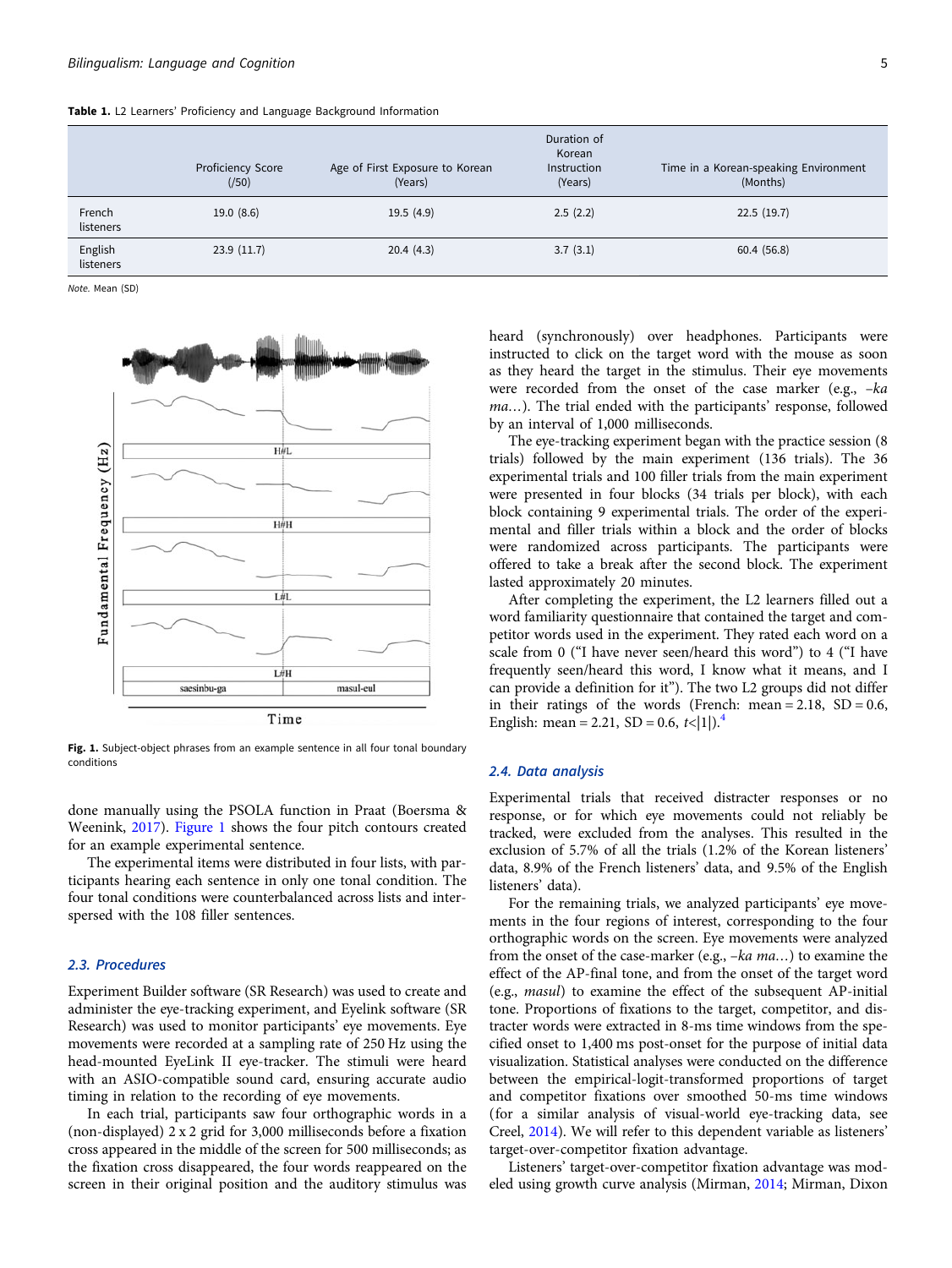& Magnuson, [2008](#page-11-0)). The growth curve analyses were run using the lme4 package in R (Bates, Maechler, Bolker & Walker, [2015\)](#page-10-0) for fitting linear mixed-effects models. Initial analyses compared Korean listeners' fixations to French listeners' and English listeners' fixations, and additional analyses compared French listeners' fixations to English listeners' fixations. These analyses included the AP-final or AP-initial tone (high, low), listeners' L1 (Korean [if applicable], French, English), orthogonally derived time polynomials (linear, quadratic, cubic), and their interactions as fixed effects, with Korean listeners' performance in the high tone condition as baseline for the initial analyses and with French listeners' performance in the high tone condition as baseline for the additional analyses. A backward-fitting function from the package LMERConvenienceFunctions (Tremblay & Ransijn, [2015\)](#page-12-0) was then used to identify the model that accounted for significantly more of the variance than all simpler models, as determined by log-likelihood ratio tests. Only the results of the model with the best fit are presented (for a discussion of this approach, see Mirman,  $2014$ ), with  $p$  values being calculated using the lmerTest package in R (Kuznetsova, Brockhoff & Christensen, [2016\)](#page-11-0). All analyses included participant as random intercept and the time polynomials as random slopes, thus modeling a different curve for each participant. The first set of analyses focuses on the effect of the AP-final tone (across AP-initial tones) and the second set of analyses focuses on the effect of the AP-initial tone (across AP-final tones).

If tonal information modulates lexical access, in addition to showing a significant effect of tonal information, listeners' fixation curves should show a significant interaction between the AP-final and/or AP-initial tone and at least one of the time polynomials. More specifically, we would expect listeners' fixation curves to be less ascending (linear time polynomial), more 'U'-shaped (quadratic time polynomial), and/or less 'S'-shaped (cubic time polynomial) in the non-enhancing tone condition (L for the AP-final tone and H for the AP-initial tone) than in the enhancing tone condition (H for the AP-final tone and L for the AP-initial tone). The shallower and/or more 'U'-shaped characteristics of the fixation curve would be due to greater interference from the competitor word, and the less 'S'-shaped characteristic of the fixation curve would be due to listeners' target fixations reaching an asymptote in the enhancing tone condition but not in the non-enhancing tone condition.

We expect Korean listeners' fixation curves to show an inhibiting effect of the AP-final L tone compared to the AP-final H tone and an enhancing effect of the AP-initial L tone compared to the AP-initial H tone. English listeners' fixation curves are predicted to show the same pattern of results, though it may take these listeners more time to integrate the use of these tonal cues given the phonological (and phonetic) differences between the Korean and English intonations (for such results, see Tremblay et al., [2016](#page-11-0)). This may be especially true of the AP-initial tone, since word beginnings are often signaled by an H tone in English. Importantly, following Tremblay et al. ([2016](#page-11-0))'s Prosodic-Learning Interference Hypothesis, we predict that French listeners would show the same pattern of results for the AP-final tone but not for the AP-initial tone. As indicated earlier, French listeners' predicted non-target-like phonetic representation of the AP-initial L tone is expected to inhibit their learning that the AP-initial L tone can signal the beginning of phrase-initial words in Korean (unlike French), thus impairing their ability to use the AP-initial L tone to locate the beginning of phrase-initial words in Korean. In other words, the phonological

similarities between the Korean and French intonations are predicted to pose a learnability problem for French listeners' use of the AP-initial L tone in Korean speech segmentation.

## 3. Results

Korean, French, and English listeners' raw proportions of target, competitor, and distracter fixations over 8-ms time windows from the onset of the manipulated tonal conditions (i.e., from the onset of the case marker) to 1,400 ms post onset can be found in Figure B1 of Appendix B of the Supplementary Materials (Supplementary Materials).

### 3.1. AP-final tone

Korean, French, and English listeners' empirical-logittransformed target-over-competitor fixation advantage from the onset of the AP-final tone (i.e., from the onset of the case marker, which has an average duration of 114 ms.) is shown in [Figure 2.](#page-6-0) Values above 0 mean that listeners fixated the target word more than the competitor word. The solid line represents listeners' actual data, whereas the dashed line represents listeners' predicted target-over-competitor fixation advantage according to the growth curve analysis with the best fit (presented next, see [Table 2\)](#page-7-0). The shading represents one standard error above and below the mean. Recall that the phonologically canonical AP-final tone is H, so the directionality of the predicted tonal effect for the AP-final tone is  $H > L$ .

The growth-curve analysis with the best fit on all listeners' target-over-competitor fixation advantage from the onset of the AP-final tone to 1,400 ms post onset is presented in [Table 2.](#page-7-0) The model included the following fixed effects: the simple effects of time (linear, quadratic, cubic), AP-final tone, and L1; the twoway interactions between time (linear, quadratic) and AP-final tone, between time (linear, quadratic, cubic) and L1, and between AP-final tone and L1; and the three-way interactions between time (linear, quadratic), AP-final tone, and L1.

The relevant significant effects from [Table 2](#page-7-0) can be summarized as follows. The negative estimate for the significant simple effect of AP-final tone indicates that Korean listeners showed lower proportions of fixations when the AP-final tone was L than when it was H. The negative and positive estimates for the significant interactions between, respectively, the linear and quadratic time polynomials and the AP-final tone mean that Korean listeners' fixation curve became less ascending and more 'U'-shaped when the AP-final tone was L than when it was H. Additionally, the significant three-way interactions between the linear and quadratic time polynomials, the AP-final tone, and L1 (both French and English) indicate that both French and English listeners differed from Korean listeners in the effect of AP-final tone as a function of time. The negative estimates for the interactions with the linear time polynomial suggest that French and English listeners showed a stronger interaction (in the same direction) between the linear time polynomial and the AP-final tone compared to Korean listeners (whose corresponding interaction also had a negative estimate), and the negative estimates for the interactions with the quadratic time polynomial suggests that French and English listeners showed a weaker or reverse interaction between the quadratic time polynomial and the AP-final tone compared to Korean listeners (whose corresponding interaction had a positive estimate).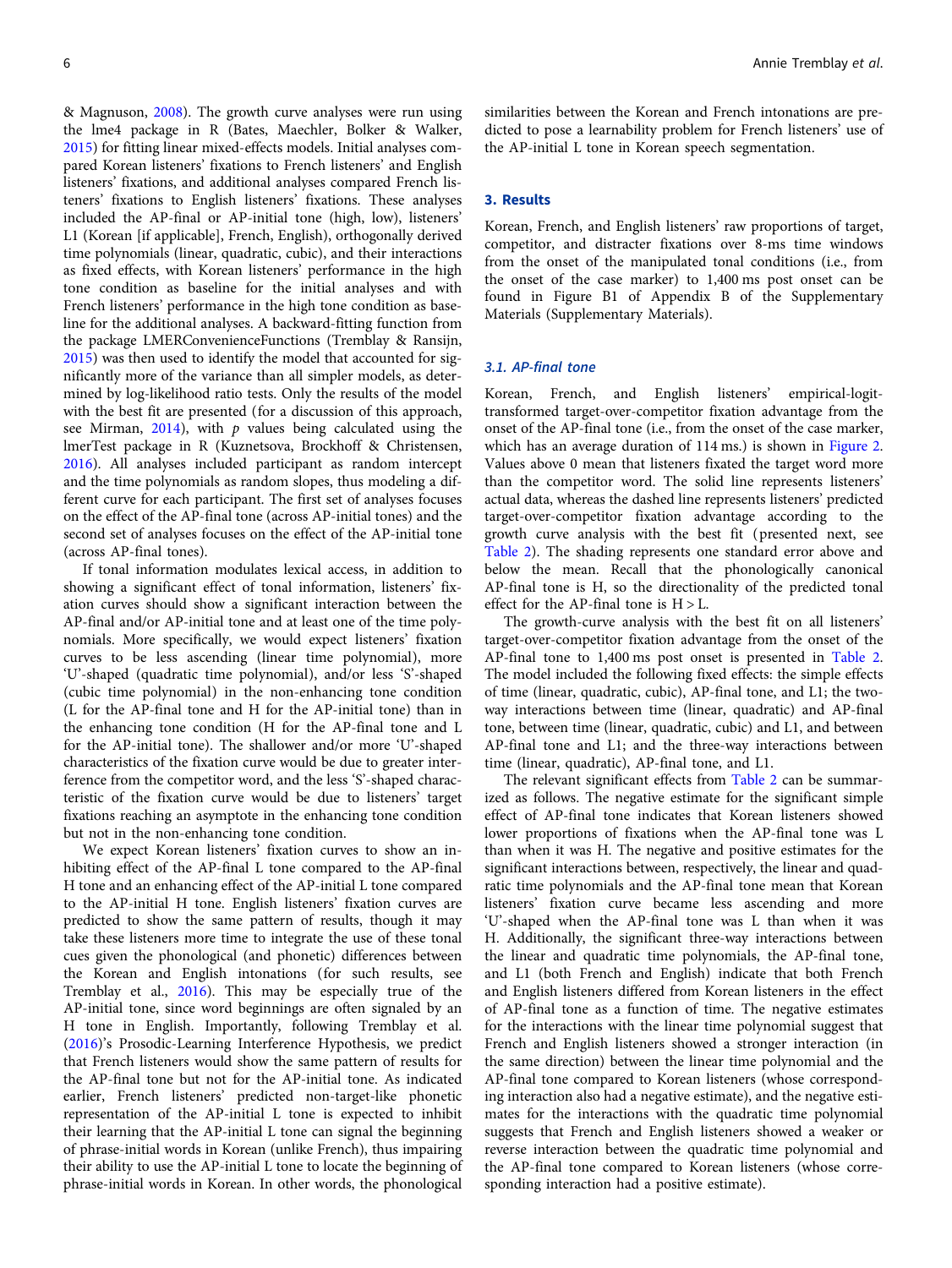<span id="page-6-0"></span>

Fig. 2. Difference between listeners' transformed proportions of target and competitor fixations from the onset of the AP-final tone; the black and red lines represent listeners' fixations when the AP-final tone was, respectively, canonical (H) and non-canonical (L); the solid lines represent listeners' data, and the dashed lines represent listeners' predicted data based on the model with the best fit [\(Table 2](#page-7-0)); the shading represents one standard error above and below the mean

These results are as predicted for Korean listeners, whose target-over-competitor fixation advantage was inhibited when the AP-final tone changed from a phonologically canonical H tone to a non-canonical L tone (across AP-initial tones). This confirms that Korean listeners' speech segmentation benefits from an AP-final H tone. Importantly, French and English listeners' fixation curves differed from Korean listeners' fixation curves in the strength and possibly directionality of the effect of AP-final tone as a function of time. Note that the lack of significant interaction between the AP-final tone and L1 for either L2 group suggests that French and English listeners did not differ from Korean listeners in the overall effect of AP-final tone, with the L tone inhibiting the three groups' target-over-competitor fixation advantage across time, as predicted; the L2 learners differed from native listeners only in the precise shape of their fixation curves.

To understand how L2 learners' fixation curves differed from those of Korean listeners, we ran an additional analysis that directly compared French and English listeners' fixation curves; this analysis allowed us to examine the strength and directionality of the interactions between time and AP-final tone for the two L2 groups while also comparing the L2 groups to each other. The growth-curve analysis with the best fit on L2 listeners' target-over-competitor fixation advantage from the onset of the AP-final tone to 1,400 ms post onset is presented in [Table 3.](#page-7-0) The fixed effects included in the model were the simple effects of time (linear, quadratic, cubic) and AP-final tone, and the twoway interaction between time (linear) and AP-final tone. For this analysis, the alpha level was adjusted to .025.

The important significant effects from [Table 3](#page-7-0) can be described as follows. The negative estimate for the significant simple effect of AP-final tone indicates that French listeners showed lower proportions of fixations when the AP-final tone was L than when it was H. The negative estimate for the significant interaction between the linear time polynomial and the AP-final tone indicates that French listeners' fixation curve was less ascending when the AP-final tone was L than when it was H, with the estimate for this effect being larger in size than the corresponding effect observed for Korean listeners (see [Table 2\)](#page-7-0). Crucially, the model with the best fit did not include any effect of L1 or any interaction between L1 and AP-final tone or between L1, AP-final tone, and the time polynomials. This means that the simple effect of AP-final tone and the two-way interaction between the linear time polynomial and the AP-final tone was true of both French and English listeners.

These results confirm the stronger interaction between the linear time polynomial and the AP-final tone for French and English listeners compared to Korean listeners (hypothesized from [Table 2\)](#page-7-0), suggesting that L2 learners had more difficulty recovering from the misleading AP-final L tone. It appears that, because of this difficulty, French and English listeners' fixation curves in the AP-final L tone condition did not have more of a 'U'-shape than their fixation curves in the AP-final H tone condition, unlike Korean listeners' fixation curves. Thus, although the AP-final tone had different effects on the precise shape of native and L2 listeners' fixation curves, the consequence of these effects was similar – to inhibit listeners' target-over-competitor fixation advantage when the AP-final tone deviated from the phonologically canonical H tone, as predicted. Importantly, the L2 groups did not differ from each other in their ability to use the AP-final tone as a cue to the end of phrase-final words in Korean.

#### 3.2. AP-initial tone

Korean, French, and English listeners' empirical-logit-transformed target-over-competitor fixation advantage from the onset of the AP-initial tone (i.e., from the offset of the case marker and onset of the target word) is shown in [Figure 3.](#page-8-0) Again, values above 0 mean that listeners fixated the target word more than the competitor word. The solid line represents listeners' actual data, and the dashed line represents listeners' predicted target-over-competitor fixation advantage according to the growth curve analysis with the best fit (presented next, see [Table 4](#page-8-0)). The shading represents one standard error above and below the mean. Recall that the phonologically canonical AP-initial tone is L in Korean, so the directionality of the predicted tonal effect for the AP-initial tone is  $L > H$ .

The growth-curve analysis with the best fit on all listeners' target-over-competitor fixation advantage from the onset of the AP-initial tone to 1,400 ms post onset is presented in [Table 4](#page-8-0).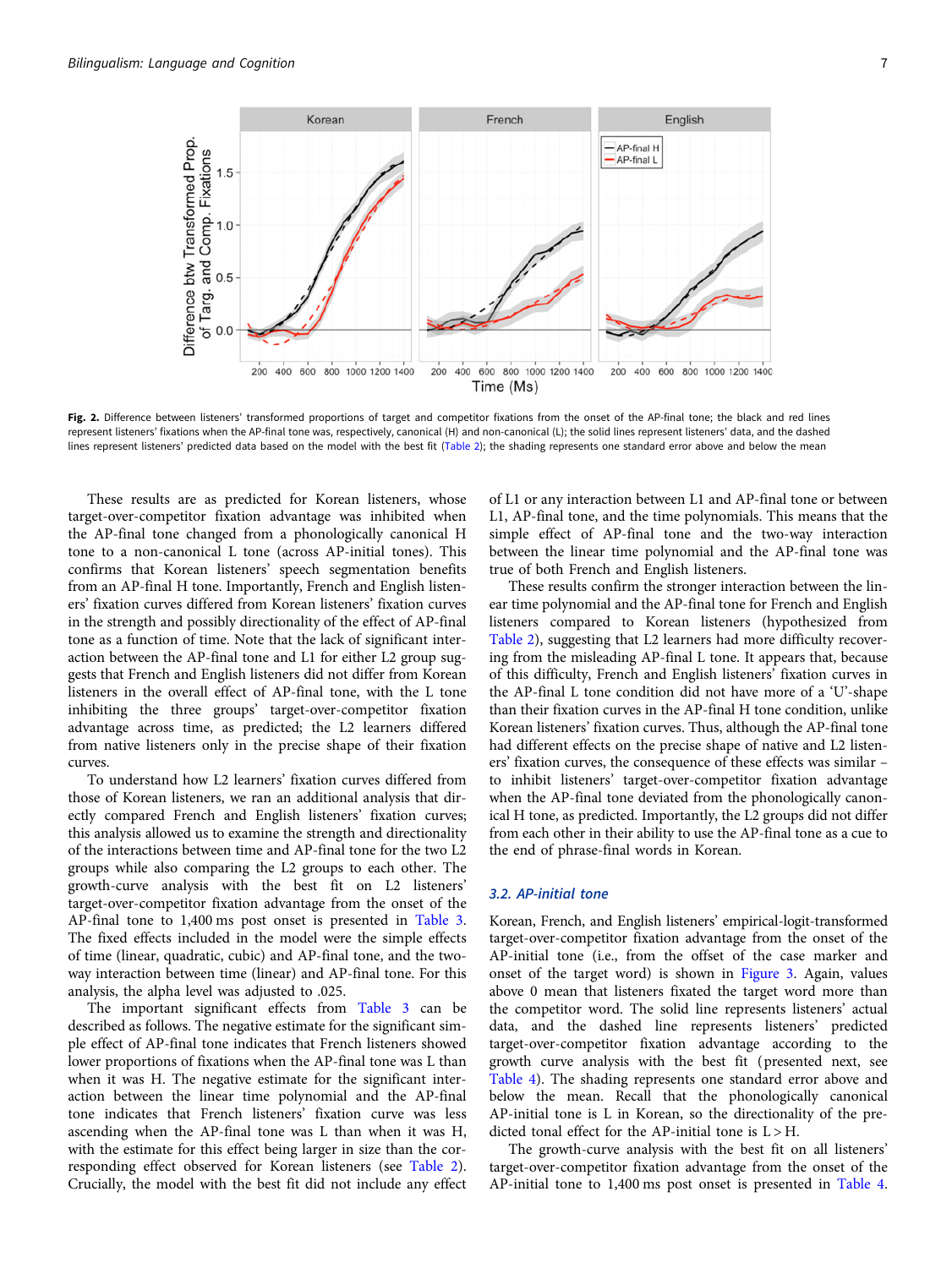|                                         |          | Std.  |                   |        |  |  |  |
|-----------------------------------------|----------|-------|-------------------|--------|--|--|--|
| Effect                                  | Estimate | Error | t                 | p      |  |  |  |
| (Intercept)                             | 0.720    | 0.029 | 24.760            | < .001 |  |  |  |
| Time                                    |          |       |                   |        |  |  |  |
| Linear                                  | 2.239    | 0.109 | 20.590            | < 0.01 |  |  |  |
| Quadratic                               | 0.159    | 0.075 | 2.120             | .036   |  |  |  |
| Cubic                                   | $-0.355$ | 0.050 | $-7.110$          | < 0.01 |  |  |  |
| AP-Final Tone (L)                       | $-0.224$ | 0.022 | $-10.270$         | < 0.01 |  |  |  |
| L1 (French)                             | $-0.304$ | 0.045 | $-6.730$          | < 0.01 |  |  |  |
| L1 (English)                            | $-0.361$ | 0.049 | $-7.420$          | < 0.01 |  |  |  |
| Time x AP-Final Tone (L)                |          |       |                   |        |  |  |  |
| Linear                                  | $-0.216$ | 0.081 | $-2.660$          | .008   |  |  |  |
| Quadratic                               | 0.404    | 0.081 | 4.960             | < 0.01 |  |  |  |
| Time x L1 (French)                      |          |       |                   |        |  |  |  |
| Linear                                  | $-0.971$ | 0.169 | $-5.740$          | < .001 |  |  |  |
| Quadratic                               | 0.020    | 0.117 | $\leq$ 1          | >1     |  |  |  |
| Cubic                                   | 0.254    | 0.078 | 3.280             | .002   |  |  |  |
| Time x L1 (English)                     |          |       |                   |        |  |  |  |
| Linear                                  | $-0.940$ | 0.182 | $-5.170$          | < 0.01 |  |  |  |
| Quadratic                               | 0.056    | 0.125 | $\triangleleft 1$ | >1     |  |  |  |
| Cubic                                   | 0.174    | 0.083 | 2.090             | .040   |  |  |  |
| AP-Final Tone (L) x L1<br>(French)      | $-0.010$ | 0.034 | < 1               | >1     |  |  |  |
| AP-Final Tone (L) x L1<br>(English)     | 0.020    | 0.036 | < 1               | >1     |  |  |  |
| Time x AP-Final Tone (L) x L1 (French)  |          |       |                   |        |  |  |  |
| Linear                                  | $-0.497$ | 0.127 | $-3.930$          | < .001 |  |  |  |
| Quadratic                               | $-0.351$ | 0.127 | $-2.770$          | .006   |  |  |  |
| Time x AP-Final Tone (L) x L1 (English) |          |       |                   |        |  |  |  |
| Linear                                  | $-0.696$ | 0.136 | $-5.110$          | < .001 |  |  |  |
| Quadratic                               | $-0.467$ | 0.136 | $-3.430$          | .001   |  |  |  |

<span id="page-7-0"></span>Table 2. Growth Curve Analysis with Best Fit on All Listeners' Target-over-Competitor Fixation Advantage from the Onset of the AP-Final Tone

The model included the following fixed effects: the simple effects of time (linear, quadratic, cubic), AP-initial tone, and L1; the twoway interactions between time (linear, quadratic) and AP-initial tone, between time (linear, quadratic) and L1, and between AP-initial tone and L1; and the three-way interactions between time (linear, quadratic), AP-initial tone, and L1.

The relevant significant effects from [Table 4](#page-8-0) are the following. The positive estimate for the significant effect of AP-initial tone means that Korean listeners' overall proportion of fixations was higher when the AP-initial tone was L than when it was H. The negative estimate for the significant interaction between the quadratic time polynomial and the AP-initial tone indicates that Korean listeners' fixation curve had less of a 'U' shape when the AP-initial tone was L than when it was H. The negative estimate for the significant interaction between AP-initial tone and L1 for English listeners means that English listeners' overall fixations showed a weaker or reverse effect of AP-initial tone compared

|  |  |  |  |  | Table 3. Growth Curve Analysis with Best Fit on L2 Listeners'                 |
|--|--|--|--|--|-------------------------------------------------------------------------------|
|  |  |  |  |  | Target-over-Competitor Fixation Advantage from the Onset of the AP-Final Tone |

|                          |          | Std.  |           |        |
|--------------------------|----------|-------|-----------|--------|
| Effect                   | Estimate | Error | t         | p      |
| (Intercept)              | 0.391    | 0.025 | 15.900    | < 0.01 |
| Time                     |          |       |           |        |
| Linear                   | 1.282    | 0.087 | 14.690    | < 0.01 |
| Quadratic                | 0.196    | 0.061 | 3.240     | .002   |
| Cubic                    | $-0.136$ | 0.044 | $-3.130$  | .003   |
| AP-Final Tone (L)        | $-0.220$ | 0.020 | $-11.180$ | < 0.01 |
| Time x AP-Final Tone (L) |          |       |           |        |
| Linear                   | $-0.801$ | 0.074 | $-10.870$ | < 0.01 |

to Korean listeners' fixations (whose corresponding effect had a positive estimate). Moreover, the significant three-way interactions between the linear and quadratic time polynomials, the AP-initial tone, and L1 (both French and English) indicate that both French and English listeners differed from Korean listeners in the effect of AP-initial tone they showed as a function of time. The positive estimates for the interactions with the linear time polynomial suggest that French and English listeners showed a stronger interaction (in the same direction) between the linear time polynomial and the AP-initial tone compared to Korean listeners (whose corresponding interaction also had a positive estimate), and the positive estimates for the interactions with the quadratic time polynomial suggests that French and English listeners showed a weaker or reverse interaction between the quadratic time polynomial and the AP-initial tone compared to Korean listeners (whose corresponding interaction had a negative estimate).

These results are again as predicted for Korean listeners, whose target-over-competitor fixation advantage was enhanced when the AP-initial tone changed from a phonologically non-canonical H to a canonical L (across AP-final tones). This confirms that an AP-initial L tone helps Korean listeners locate the beginning of phrase-initial words in continuous speech. The English listeners' weaker effect of AP-initial tone compared to Korean listeners is likely due to the reversal of the AP-initial tone effect from 200 to 700 ms in English listeners' fixations. As with the AP-final tone, French and English listeners' fixation curves differed from Korean listeners' fixation curve in the strength and possibly directionality of the effect of the AP-initial tone as a function of time.

To understand these differences, we again ran an additional analysis that directly compared French and English listeners' fixation curves; as with our analysis for the AP-final tone, this analysis allowed us to examine the strength and directionality of the interactions between time and the AP-initial tone for the two L2 groups while also comparing the L2 groups to each other. The growth-curve analysis with the best fit on L2 listeners' target-over-competitor fixation advantage from the onset of the AP-initial tone to 1,400 ms post onset is presented in [Table 5.](#page-8-0) The fixed effects included in the model were: the simple effects time (linear, cubic), AP-initial tone, and L1; and the two-way interactions between time (linear, cubic) and AP-initial tone, and between AP-initial tone and L1. The alpha level for this analysis was adjusted to .025.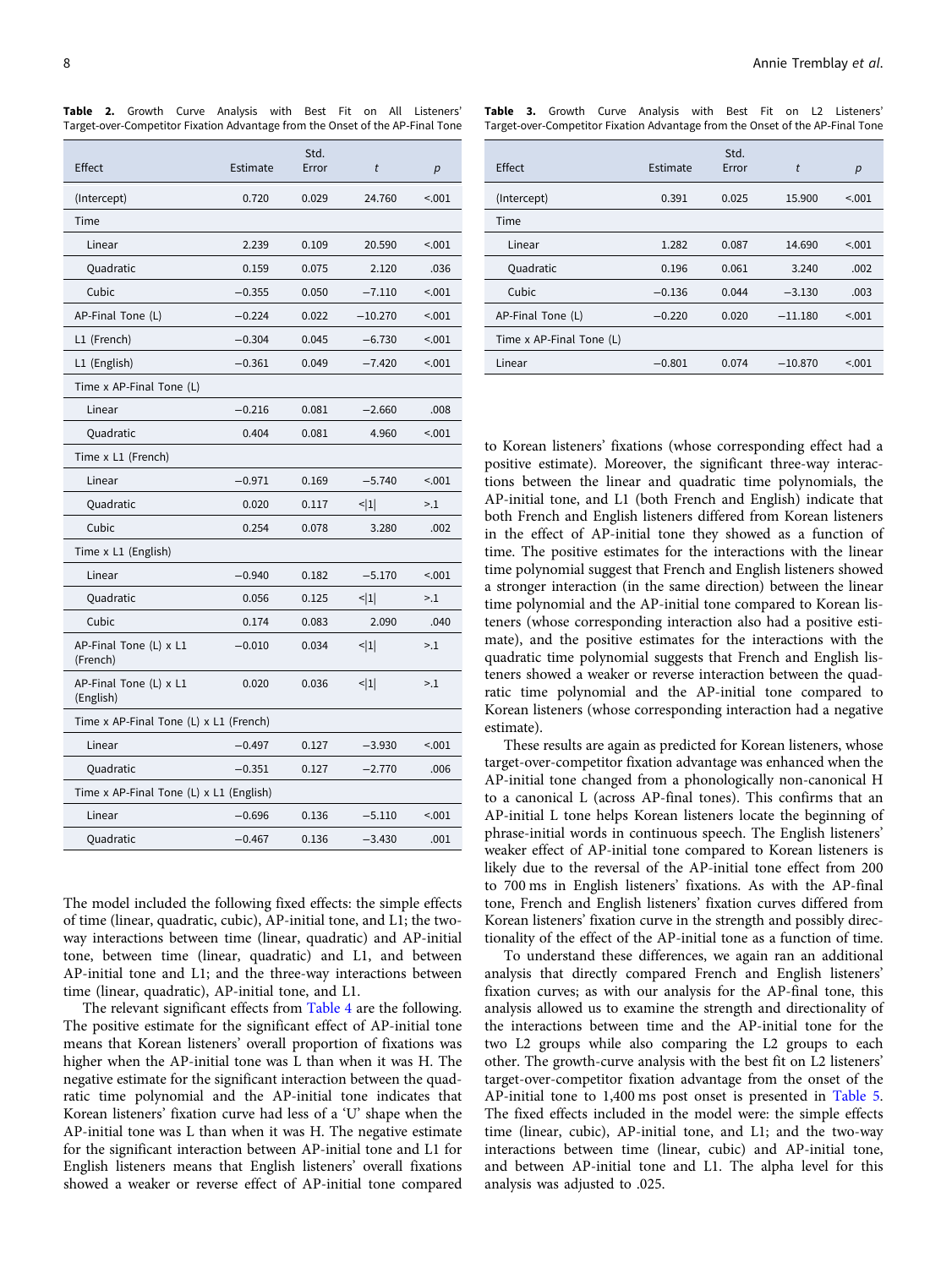<span id="page-8-0"></span>

Fig. 3. Difference between listeners' transformed proportions of target and competitor fixations from the onset of the AP-initial tone; the black and red lines represent listeners' fixations when the AP-initial tone was, respectively, canonical (L) and non-canonical (H); the solid lines represent listeners' data, and the dashed lines represent listeners' predicted data based on the model with the best fit (Table 4); the shading represents one standard error above and below the mean

|      |  |  |  |  | Table 4. Growth Curve Analysis with Best Fit on All Listeners'             |
|------|--|--|--|--|----------------------------------------------------------------------------|
|      |  |  |  |  | Target-over-Competitor Fixation Advantage from the Onset of the AP-Initial |
| Tone |  |  |  |  |                                                                            |

| Effect                                    | Estimate | Std.<br>Error | t        | p       |  |  |  |
|-------------------------------------------|----------|---------------|----------|---------|--|--|--|
| (Intercept)                               | 0.623    | 0.031         | 20.230   | < 0.01  |  |  |  |
| Time                                      |          |               |          |         |  |  |  |
| Linear                                    | 2.082    | 0.108         | 19.360   | < .001  |  |  |  |
| Quadratic                                 | 0.275    | 0.077         | 3.580    | < 0.01  |  |  |  |
| Cubic                                     | $-0.276$ | 0.036         | $-7.650$ | < 0.01  |  |  |  |
| AP-Initial Tone (L)                       | 0.189    | 0.023         | 8.310    | < 0.01  |  |  |  |
| L1 (French)                               | $-0.376$ | 0.047         | $-7.960$ | < 0.001 |  |  |  |
| L1 (English)                              | $-0.347$ | 0.051         | $-6.840$ | < 0.01  |  |  |  |
| Time x AP-Initial Tone (L)                |          |               |          |         |  |  |  |
| Linear                                    | 0.096    | 0.085         | 1.130    | >1      |  |  |  |
| Quadratic                                 | $-0.414$ | 0.085         | $-4.860$ | < 0.01  |  |  |  |
| Time x L1 (French)                        |          |               |          |         |  |  |  |
| Linear                                    | $-1.335$ | 0.159         | $-8.400$ | < .001  |  |  |  |
| Quadratic                                 | $-0.262$ | 0.119         | $-2.200$ | .030    |  |  |  |
| Time x L1 (English)                       |          |               |          |         |  |  |  |
| Linear                                    | $-1.450$ | 0.171         | $-8.490$ | < .001  |  |  |  |
| Quadratic                                 | $-0.361$ | 0.128         | $-2.810$ | .006    |  |  |  |
| AP-Initial Tone (L) x<br>L1 (French)      | 0.062    | 0.035         | 1.760    | .078    |  |  |  |
| AP-Initial Tone (L) x<br>L1 (English)     | $-0.109$ | 0.038         | $-2.870$ | .004    |  |  |  |
| Time x AP-Initial Tone (L) x L1 (French)  |          |               |          |         |  |  |  |
| Linear                                    | 0.495    | 0.132         | 3.750    | < .001  |  |  |  |
| Quadratic                                 | 0.537    | 0.132         | 4.070    | < .001  |  |  |  |
| Time x AP-Initial Tone (L) x L1 (English) |          |               |          |         |  |  |  |
| Linear                                    | 0.604    | 0.142         | 4.260    | < 0.01  |  |  |  |
| Quadratic                                 | 0.635    | 0.142         | 4.480    | < 0.01  |  |  |  |

Table 5. Growth Curve Analysis with Best Fit on L2 Listeners' Target-over-Competitor Fixation Advantage from the Onset of the AP-Initial Tone

| Effect                                | Estimate | Std.<br>Error | t        | p      |
|---------------------------------------|----------|---------------|----------|--------|
| (Intercept)                           | 0.240    | 0.034         | 7.160    | < 0.01 |
| Time                                  |          |               |          |        |
| Linear                                | 0.581    | 0.090         | 6.430    | < 0.01 |
| Cubic                                 | $-0.075$ | 0.059         | $-1.270$ | >1     |
| AP-Initial Tone (L)                   | 0.251    | 0.028         | 9.100    | < .001 |
| L1 (English)                          | 0.028    | 0.050         | $\leq$ 1 | >1     |
| Time x AP-Initial Tone (L)            |          |               |          |        |
| Linear                                | 0.640    | 0.077         | 8.310    | < 0.01 |
| Cubic                                 | $-0.214$ | 0.077         | $-2.780$ | .006   |
| AP-Initial Tone (L) x L1<br>(English) | $-0.171$ | 0.041         | $-4.120$ | < 0.01 |

The important significant effects in Table 5 can be summarized as follows. The positive estimate for the significant simple effect of AP-initial tone indicates that French listeners had higher proportions of fixations when the AP-initial tone was L than when it was H. The positive estimate for the significant interaction between the linear time polynomial and the AP-initial tone indicates that French listeners' fixation curve was more ascending when the AP-initial tone was L than when it was H, with the estimate for this effect being much larger in size than the corresponding effect observed for Korean listeners (see Table 4). The negative estimate for the significant interaction between the cubic time polynomial and the AP-initial tone indicates that French listeners' fixation curve was more 'S' shaped when the AP-initial tone was L than when it was H. (Note, however, that the AP-initial tone was not found to interact with both the cubic time polynomial and L1 in the previous analysis; see Table 4.) Importantly, the negative estimate for the two-way interaction between the AP-initial tone and L1 suggests that English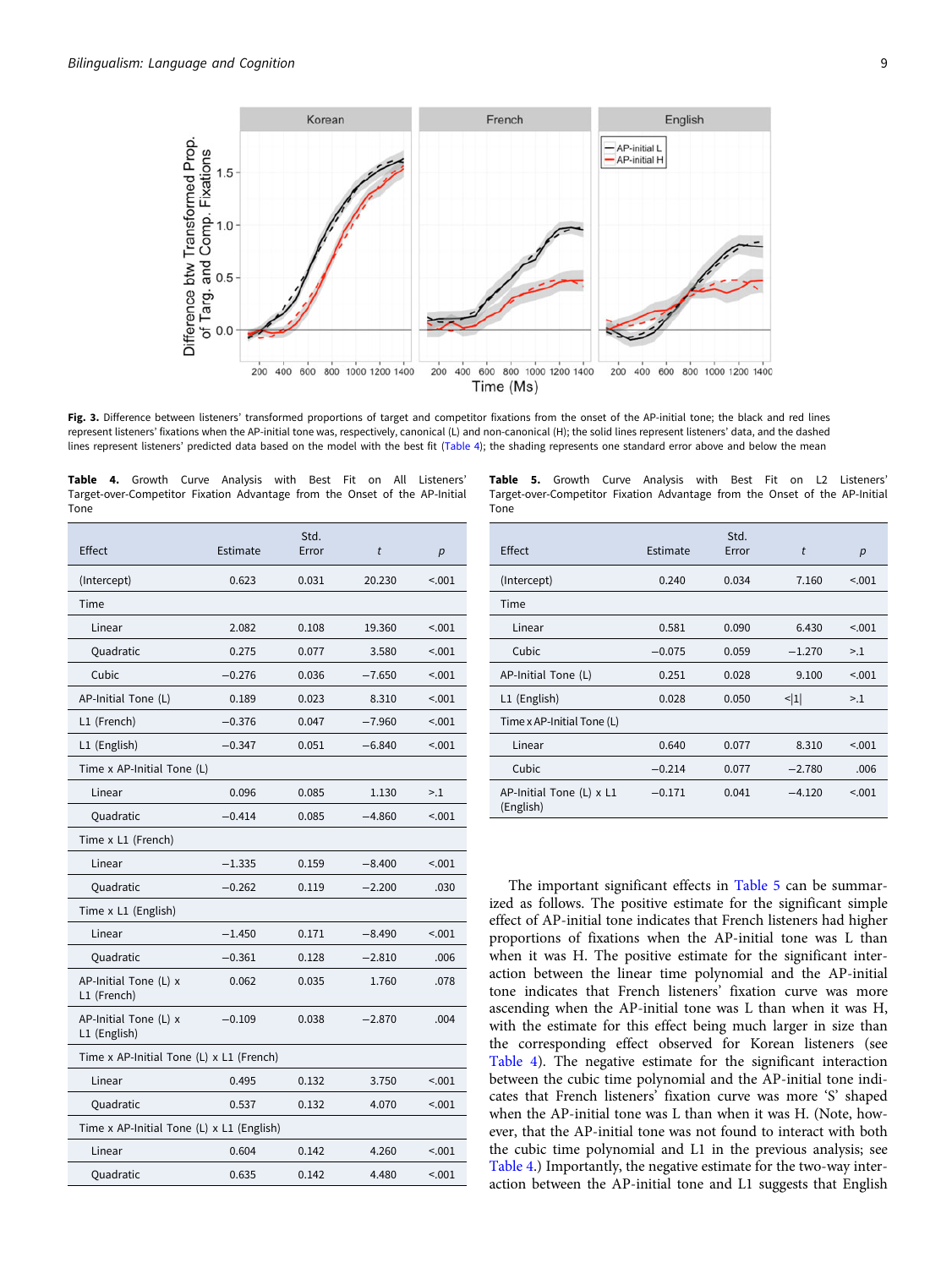listeners' overall fixations show a weaker or reverse effect of AP-initial tone compared to French listeners. To further examine the effect of AP-initial tone in English listeners' fixations, the model in [Table 5](#page-8-0) was releveled with English listeners as baseline. The releveled model revealed a significant effect of AP-initial tone with a positive estimate ( $\beta$  = 0.080, SE = 0.031, t = 2.585, p < .009), indicating that English listeners' overall target-over-competitor fixation advantage is indeed greater when the beginning of phrase-final words is signaled by an AP-initial L tone. The lack of three-way interaction between the time polynomials, AP-initial tone, and L1 in the analysis of L2 learners' data suggests that the two L2 groups showed similar fixation curves despite the advantage for the AP-initial H tone early on in English listeners' fixations.

These results confirm the stronger interaction between the linear time polynomial and the AP-initial tone for French and English listeners compared to Korean listeners (hypothesized from [Table 4](#page-8-0)), suggesting that L2 learners had more difficulty recovering from the misleading (i.e., non-canonical) AP-initial H tone. This may have caused French and English listeners' fixation curves in the AP-initial L tone condition not to have less of a 'U'-shape than their fixation curves in the AP-initial H tone condition, unlike Korean listeners' fixation curves. Hence, although the AP-initial L tone had different effects on the exact shape of native and L2 listeners' fixation curves, the consequence of these effects was similar – to enhance listeners' target-over-competitor fixation advantage. Crucially, English listeners differed from both Korean listeners and French listeners in the size of the effect of the AP-initial tone due to a reversal of the effect early on in the trial. These L2 results are not expected: French listeners did not experience the predicted difficulty in using the AP-initial tone to locate the beginning of phrase-initial words in Korean, and English listeners' weaker effect of AP-initial tone caused by the early advantage for words beginning with an AP-initial H tone suggests that they experienced more difficulty in using this tone than French listeners.

## 4. Discussion

The present study investigated whether the learning of intonational cues to word boundaries in speech segmentation would be more difficult if the L1 and L2 had phonologically similar but phonetically different intonations than if they had phonologically different intonations, thus providing another testbed for evaluating Tremblay et al. ([2016\)](#page-11-0)'s Prosodic-Learning Interference Hypothesis. It examined how native Korean listeners, Frenchspeaking L2 learners of Korean, and English-speaking L2 learners of Korean use tonal information in the segmentation of Korean speech. Participants completed a visual-world eye-tracking experiment that tested whether listeners' speech segmentation would be inhibited by a phonologically non-canonical AP-final L tone (relative to a canonical AP-final H tone) and enhanced by a phonologically canonical AP-initial L tone (relative to a non-canonical AP-initial H tone). Both Korean and English listeners were predicted to show such effects, with English listeners integrating the use of tonal cues later on in the word recognition process due to the great phonological differences between the L1 and L2 intonation systems. French listeners were expected to show an inhibitory effect of the phonologically non-canonical AP-final L tone despite their predicted non-target-like phonetic representation of the AP-final H tone, because this H tone occurs in the final syllable of Korean APs and thus still signals the end of phrase-final words in Korean

(like French). However, French listeners were not expected to show an enhancing effect of the canonical AP-initial L tone because their predicted non-target-like phonetic representation of the AP-initial L tone would inhibit their learning that the AP-initial L tone can signal the beginning of phrase-initial words in Korean (unlike French). This predicted difficulty was hypothesized to come from the phonological similarity but fine-grained phonetic differences between the Korean and French intonations.

As expected, the results first showed that Korean listeners' speech segmentation was modulated by both the AP-final and the AP-initial tones, with listeners' target-over-competitor fixation advantage being greater in the phonologically canonical tone conditions (AP-final H tone, AP-initial L tone) than in the phonologically non-canonical tone conditions (AP-final L tone, AP-initial H tone), as predicted. These tonal effects manifested themselves early on in the word-recognition process, suggesting that listeners make rapid use of this tonal information to distinguish between the target and competitor words. These results replicate the finding of earlier research that the AP-final H tone and the AP-initial L tone enhance Korean listeners' speech segmentation (Kim et al., [2012;](#page-11-0) Kim & Cho, [2009](#page-11-0); Tremblay et al., [2019](#page-11-0)). These findings suggest that listeners compute the prosodic structure of a given utterance by exploiting tonal patterns before and after a hypothesized lexical boundary, with the AP-final and AP-initial tonal cues affecting listeners' target-over-competitor fixation and modulating lexical access.

Contrary to the predictions made on the basis of Tremblay et al. ([2016](#page-11-0))'s Prosodic-Learning Interference Hypothesis, however, the results also showed that French listeners' speech segmentation displayed a target-like effect of tonal information for both the AP-final tone and the AP-initial tone, with listeners' target-over-competitor fixation advantage being greater in the phonologically canonical tone conditions (AP-final H tone, AP-initial L tone) than in the phonologically non-canonical tone conditions (AP-final L tone, AP-initial H tone). These results were not predicted by the Prosodic-Learning Interference Hypothesis, as French employs an AP-initial L tone that is phonologically similar to, yet phonetically different from, the corresponding AP-initial L tone in Korean, with the French tone not being closely anchored to the AP-initial syllable, unlike that in Korean. Therefore, it is not necessarily the case that the learning of intonational cues to word boundaries in speech segmentation is difficult to achieve if the L1 and L2 have phonologically similar but phonetically different intonations, contrary to Tremblay et al. [\(2016](#page-11-0))'s proposed Prosodic-Learning Interference Hypothesis. These results are particularly striking given that the French participants did not even reach the lower intermediate proficiency threshold in the Korean reading proficiency test that they completed.

One important difference between the present study and that of Tremblay et al. ([2016\)](#page-11-0), however, is that the current L2 learners were tested in an environment where the target language was spoken and had spent more time in an L2-speaking environment. In other words, although the participants did not have advanced proficiency in Korean, they had daily exposure to Korean. If the Prosodic-Learning Interference Hypothesis is more likely to affect L2 learners who have less exposure to the L2, it may have made it difficult for the Korean-speaking L2 learners of French in Tremblay et al. ([2016](#page-11-0)) to learn the properties of French intonation (relative to English-speaking L2 learners of French). Crucially, perceptual assimilation difficulties may not be persistent for the learning of intonational information, with immersed L2 learners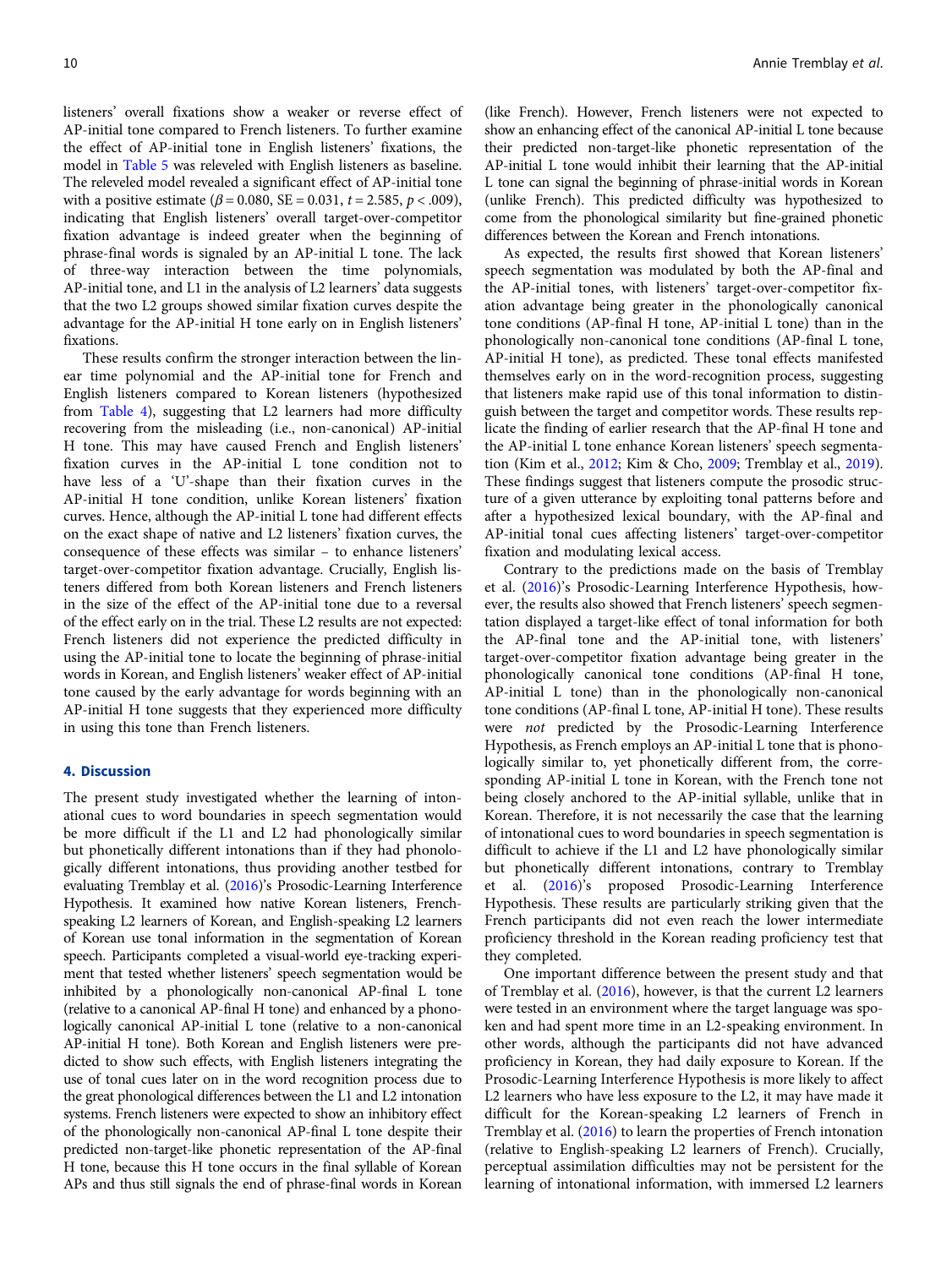<span id="page-10-0"></span>being able to perceive subtle L1-L2 intonational differences, as shown in the present study. This prediction, if correct, would suggest that the mechanisms that underlie the learning of intonational and segmental information are similar, but the nature of the information to be learned differs such that learning difficulties are less persistent for intonational information than for segmental information. More precisely, it may be the case that nonproficient L2 learners assimilate phonologically similar L2 tones to existing L1 tones like they do with phonologically similar L2 and L1 segments (e.g., Best & Tyler, [2007](#page-11-0); Flege, [1995;](#page-11-0) van Leussen & Escudero, [2015](#page-12-0)), but that, with sufficient exposure to the L2, they become more sensitive to the fine-grained phonetic details of intonation compared to those of segments. This difference may be due to the less categorical and non-lexical nature of intonational information compared to that of segmental information, and possibly to the greater ease with which intonational information can be extracted from the speech signal compared to segmental information (after all, newborn infants already show a preference for the prosody of the birth mother's language; e.g., Mehler & Dupoux, [1994](#page-11-0)). Future research should determine whether learning difficulties are indeed less persistent for intonational information than for segmental information.

The results also revealed that English listeners did not differ from French listeners in their use of the AP-final tone in speech segmentation but showed a weaker effect of AP-initial tone due to a reversal of the tonal effect early on in the word recognition process. This reversal, with English listeners' target-over-competitor fixation advantage being greater when the AP-initial tone was H than when it was L, is likely a transfer effect from an L1-based speech segmentation routine, with English listeners' early word activation benefiting from a word-initial H tone before showing the effect in the correct direction for Korean. One straightforward explanation of these results is that the learning of intonational cues may be more difficult if it requires listeners to suppress an L1-based relationship between a cue and a word edge than if it requires them to learn a new, L2-based relationship between a cue and a word edge. Functionally monolingual English listeners have been shown to use F0 rise as a cue to word-initial boundaries but not as a cue to word-final boundaries (e.g., Tremblay, Namjoshi, Spinelli, Broersma, Cho, Kim, Martínez-García & Connell, [2017;](#page-11-0) Tyler & Cutler, [2009](#page-12-0)). For English listeners, therefore, suppressing the association between an H tone and word-initial boundaries is more difficult to accomplish than learning a new association between an H tone and the last syllable of a phrase-final word. Previous studies on the use of segmental cues in speech segmentation have shown that L2 learners can learn new, L2-based speech segmentation routines but have difficulty suppressing L1-based segmentation routines (e.g., Tremblay & Spinelli, [2014](#page-12-0); Weber & Cutler, [2006\)](#page-12-0). The current results suggest that this may also be the case for the learning of intonational information.

## 5. Conclusion

The present study investigated how French-speaking and English-speaking L2 learners of Korean use intonational cues to locate word boundaries in Korean, with focus on whether the learning of intonational cues to word boundaries in speech segmentation is more difficult if the L1 and L2 have phonologically similar but phonetically different intonations than if they have phonologically different intonations (Tremblay et al., [2016](#page-11-0)). The results of an eye-tracking speech segmentation experiment with native Korean listeners and French-speaking and Englishspeaking L2 learners of Korean yielded the following findings: (i) both native and L2 listeners exploited intonational cues to word boundaries when segmenting Korean speech into words; (ii) the learning of L2 intonational cues that differ in subtle ways from L1 intonational cues is not necessarily difficult if L2 learners have had sufficient exposure to the L2 (French-speaking L2 learners of Korean); and (iii) it is more difficult to suppress segmentation routines that are based on L1 intonational cues than to learn segmentation routines that are based on L2 intonational cues (English-speaking L2 learners of Korean) (see also Tremblay & Spinelli, [2014;](#page-12-0) Weber & Cutler, [2006\)](#page-12-0). More broadly, the current study provides a strong incentive for future research to examine the effect of linguistic experience on L2 learners' use of intonational cues in parallel with their use of segmental information (cf. Cho, McQueen & Cox, [2007](#page-11-0)) in speech segmentation.

Acknowledgements. This research is based upon work supported in part by the National Science Foundation (BCS-1423905, awarded to the first author) and by the Global Research Network Program through the Ministry of Education of the Republic of Korea and the National Research Foundation of Korea (NRF-2016S1A2A2912410, awarded to the second and third authors).

Supplementary Material. Supplementary material can be found online at <https://doi.org/10.1017/S136672892000053X>

#### Notes

<sup>1</sup> Three additional native Korean listeners participated but could not be included in the analysis due to data loss; one additional French-speaking L2 learner of English participated but could not be included in the analysis due to data loss; two additional English-speaking L2 learners of Korean participated but were excluded from the analysis because one or both of their parents did not speak English as L1.

<sup>2</sup> The complete TOPIK II is composed of three subtests: a listening test, a reading test, and a writing test (100 points each; [https://www.topikguide.](https://www.topikguide.com/topik-overview/) [com/topik-overview/](https://www.topikguide.com/topik-overview/)). The passing score for Level 3 is 120/300. We have inferred that this passing score would correspond to 20/50 on the mock reading test that our participants completed.

We do not think the English and French L2 learners of Korean differed in their Korean reading abilities for at least three reasons: (i) the two L2 groups did not differ in their Korean proficiency (the Korean proficiency test was administered in Korean, using the Korean writing system); (ii) the two L2 groups shared a the same alphabetic system, not placing either group at an advantage when learning to read and write in Korean; and (iii) the writing system of Korean is phonetically transparent and easy to learn: "The Korean alphabet is so simple that its sixteen totally distinct letters can be learned in minutes with the aid of the hangul-in-a-hurry chart" (Grant, [1979](#page-11-0), p. 12; see also Kim, [2006;](#page-11-0) Park, [2008](#page-11-0); Taylor & Taylor, [1995\)](#page-11-0). It is thus very unlikely that the English and French L2 learners of Korean differed in their Korean reading abilities.

We do not think that the two groups differed in their knowledge of the target and competitor words, as they did not differ in their familiarity with the target and competitor words. Crucially, even if they had, the orthographic presentation of the word ensures that participants can complete the task on the basis of phonetic information alone, which they master reading at a very early stage of learning (see Note 3). Word knowledge and/or familiarity is thus not essential to participants' successful completion of the task.

## References

- Bates, D, Maechler, B, Bolker, B and Walker, S (2015) Fitting linear mixed-effects models using lme4. Journal of Statistical Software 67, 1–48.
- Beckman, ME and Elam, GA (1997) Guidelines for ToBI labeling. The Ohio State University Research Foundation.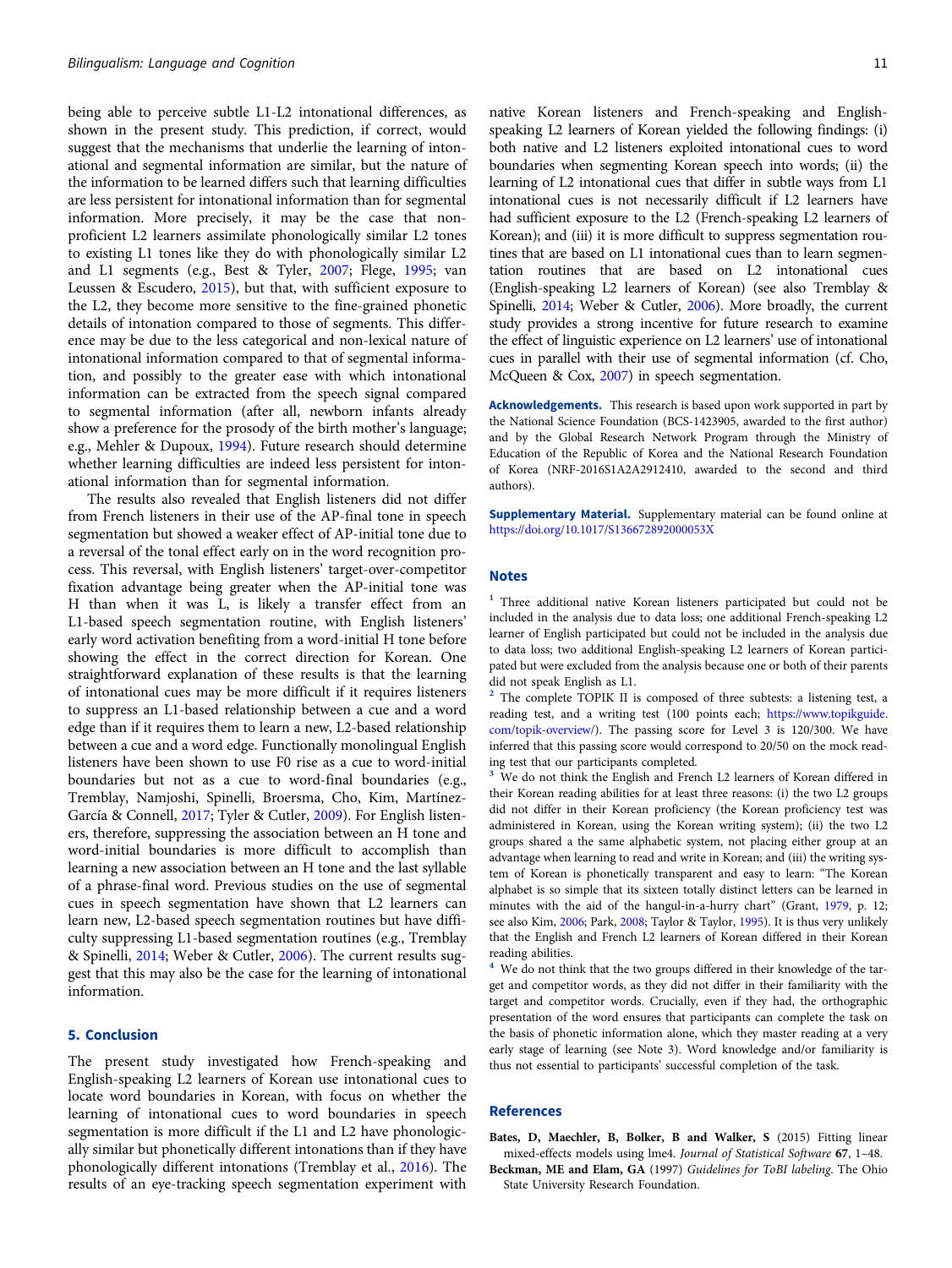- <span id="page-11-0"></span>Beckman, ME and Pierrehumbert, J (1986) Intonational structure in English and Japanese. Phonology Yearbook 3, 255–310.
- Best, CT and Tyler, MD (2007) Nonnative and second-language speech perception. In MJ Munro & O-S Bohn (Eds.), Second language speech learning: The role of language experience in speech perception and production (pp. 13– 34). Amsterdam: John Benjamins.
- Boersma, P and Weenink, D (2017) Doing phonetics by computer (Version 6.0.36). Retrieved from <http://www.praat.org>
- Brown, M, Salverda, AP, Dilley, LC and Tanenhaus, MK (2011) Expectations from preceding prosody influence segmentation in online sentence processing. Psychon Bull Rev 18, 1189–1196.
- Brown, M, Salverda, AP, Dilley, LC and Tanenhaus, MK (2015a) Metrical expectations from preceding prosody influence perception of lexical stress. Journal of Experimental Psychology: Human Perception and Performance 41, 306–323.
- Brown, M, Salverda, AP, Gunlogson, C and Tanenhaus, MK (2015b) Interpreting prosodic cues in discourse context. Language, Cognition, and Neuroscience 30, 149–166.
- Cho, T, McQueen, JM and Cox, EA (2007) Prosodically driven phonetic detail in speech processing: The case of domain-initial strengthening in English. Journal of Phonetics 35, 210–243.
- Christophe, A, Peperkamp, S, Pallier, C, Block, E and Mehler, J (2004) Phonological phrase boundaries constrain lexical access I. Adult data. Journal of Memory and Language 51, 523–547.
- Clopper, CG (2002) Frequency of stress patterns in English: A computational analysis. Indiana University Linguistics Club Working Papers Online, 2. Retrieved from <http://www.indiana.edu/iulcwp>
- Creel, SC (2014) Tipping the scales: auditory cue weighting changes over development. Journal of Experimental Psychology: Human Perception and Performance 40, 1146–1160.
- Cutler, A and Carter, DM (1987) The predominance of strong initial syllables in the English vocabulary. Computer Speech and Language 2, 133–142.
- Flege, JE (1995) Second language speech learning: Theory, findings, and problems. In W Strange (Ed.), Speech perception and linguistic experience: Theoretical and methodological issues (pp. 233–273). Timonium, MD: York Press.
- Grant, BK (1979) Guide to Korean characters. Seoul, South Korea: Hollym International Corporation.
- Ito, K, Jincho, N, Minai, U, Yamane, N and Mazuka, R (2012) Intonation facilitates contrast resolution: Evidence from Japanese adults and 6-year olds. Journal of Memory and Language 66, 265–284.
- Ito, K and Speer, SR (2008) Anticipatory effects of intonation: Eye movements during instructed visual search. Journal of Memory and Language 58, 541-573.
- Jun, S-A (1998) The Accentual Phrase in the Korean prosodic hierarchy. Phonology 15, 189–226.
- Jun, S-A (2000) K-ToBI (Korean ToBI) labeling conventions. UCLA Working Papers in Phonetics 99, 149–173.
- Jun, S-A and Fougeron, C (2000) A phonological model of French intonation. In A Botinis (Ed.), Intonation: Analysis, Modeling and Technology (pp. 209– 242). Dordrecht: Kluwer Academic Publishers.
- Jun, S-A and Fougeron, C (2002) Realizations of accentual phrase in French intonation. Probus 14, 147–172.
- Kim, S (2006) Hangual and teaching pronunciation to beginners. The Education of Korean Language 18, 217–244.
- Kim, S, Broersma, M and Cho, T (2012) The use of prosodic cues in learning new words in an unfamiliar language. Studies in Second Language Acquisition 34, 415–444.
- Kim, S and Cho, T (2009) The use of phrase-level prosodic information in lexical segmentation: evidence from word-spotting experiments in Korean. Journal of the Acoustical Society of America 125, 3373–3386.
- Kim, S, Mitterer, H and Cho, T (2018) A time course of prosodic modulation in phonological inferencing: The case of Korean post-obstruent tensing. PLoS One 13, e0202912, 0202911-0202928.
- Kuznetsova, A, Brockhoff, B and Christensen, H (2016) Tests in linear mixed effects models. Version 2.0.32. Retrieved from [https://cran.r-pro](https://cran.r-project.org/web/packages/lmerTest/index.html)[ject.org/web/packages/lmerTest/index.html](https://cran.r-project.org/web/packages/lmerTest/index.html)
- Ladd, DR (2012) Intonational Phonology Cambridge: Cambridge University Press. McQueen, JM and Viebahn, MC (2007) Tracking recognition of spoken words by tracking looks to printed words. Quarterly Journal of Experimental Psychology 60, 661–671.
- Mehler, J and Dupoux, E (1994) What infants know: The new cognitive science of early development. Cambride, MA: Blackwell.
- Michelas, A and D'Imperio, M (2010) Accentual phrase boundaries and lexical access in French. Proceedings of Speech Prosody 2010. Retrieved from <http://speechprosody2010.illinois.edu/papers/100882.pdf>
- Mirman, D (2014) Growth curve analysis and visualization using R. Boca Raton, FL: Taylor & Francis.
- Mirman, D, Dixon, JA and Magnuson, JS (2008) Statistical and computational models of the visual world paradigm: Growth curves and individual differences. Journal of Memory and Language 59, 475–494.
- Mok, P, Yin, Y, Setter, J and Nayan, NM (2016) Assessing knowledge of English intonation patterns by L2 speakers. In J. Barnes, A. Brugos, S. Shattuck-Hufnagel, & N. Veilleux (Eds.), Proceedings of the 2016 Speech Prosody Conference (pp. 543–547). Boston.
- Ortega-Llebaria, M and Colantoni, L (2014) L2 English intonation: Relations between form-meaning associations, access to meaning, and L1 transfer. Studies in Second Language Acquisition 36, 331–353.
- Ortega-Llebaria, M, Nemogá, M and Presson, N (2015) Long-term experience with a tonal language shapes the perception of intonation in English words: How Chinese-English bilinguals perceive "Rose?" vs. "Rose". Bilingualism: Language and Cognition 20, 367–383.
- Ortega-Llebaria, M, Olson, DJ and Tuninetti, A (2018) Explaining Cross-Language Asymmetries in Prosodic Processing: The Cue-Driven Window Length Hypothesis. Lang Speech, 23830918808823.
- Park, EC (2008) Literacy experience in Korean: Implications for learning to read in a second language. In K Koda & AM Zehler (Eds.), Learning to read across languages: Cross-linguistic relationships in first- and second-language literacy development (pp. 201–221). New York: Routledge.
- Pierrehumbert, J (1980) The phonology and phonetics of English intonation. Unpublished dissertation, MIT.
- Pierrehumbert, J and Hirschberg, J (1990) The meaning of intonational contours in the interpretation of discourse. In P Cohen, J Morgan and M Pollack (Eds.), Intentions in communication (pp. P271–311). Cambridge, MA: MIT Press.
- Puga, K, Fuchs, R, Setter, J and Mok, P (2017) The Perception of English Intonation Patterns by German L2 Speakers of English. Paper presented at the Interspeech 2017.
- Salverda, AP, Dahan, D and McQueen, JM (2003) The role of prosodic boundaries in the resolution of lexical embedding in speech comprehension. Cognition 90, 51-89.
- Salverda, AP, Dahan, D, Tanenhaus, MK, Crosswhite, K, Masharov, M and McDonough, J (2007) Effects of prosodically modulated sub-phonetic variation on lexical competition. Cognition 105, 466–476.
- Spinelli, E, Grimault, N, Meunier, F and Welby, P (2010) An intonational cue to word segmentation in phonemically identical sequences. Atten Percept Psychophys 72, 775–787.
- Steffman, J (2019) Intonational structure mediates speech rate normalization in the perception of segmental categories. Journal of Phonetics 74, 114–129.
- Taylor, I and Taylor, M (1995) Writing and literacy in Chinese, Korean, and Japanese. Amsterdam: Benjamins.
- Tremblay, A, Broersma, M and Coughlin, CE (2018) The functional weight of a prosodic cue in the native language predicts the learning of speech segmentation in a second language. Bilingualism: Language and Cognition 21, 640–652.
- Tremblay, A, Broersma, M, Coughlin, CE and Choi, J (2016) Effects of the native language on the learning of fundamental frequency in second-language speech segmentation. Frontiers in Psychology 7, 985.
- Tremblay, A, Cho, T, Kim, S and Shin, S (2019) Phonetic and phonological effects of tonal information in the segmentation of Korean speech: An artificial-language segmentation study. Applied Psycholinguistics 40, 1221– 1240.
- Tremblay, A, Coughlin, CE, Bahler, C and Gaillard, S (2012) Differential contribution of prosodic cues in the native and non-native segmentation of French speech. Laboratory Phonology 3, 385–423.
- Tremblay, A, Namjoshi, J, Spinelli, E, Broersma, M, Cho, T, Kim, S, Martínez-García, MT and Connell, K (2017) Experience with a second language affects the use of fundamental frequency in speech segmentation. PLoS One 12, e0181709.